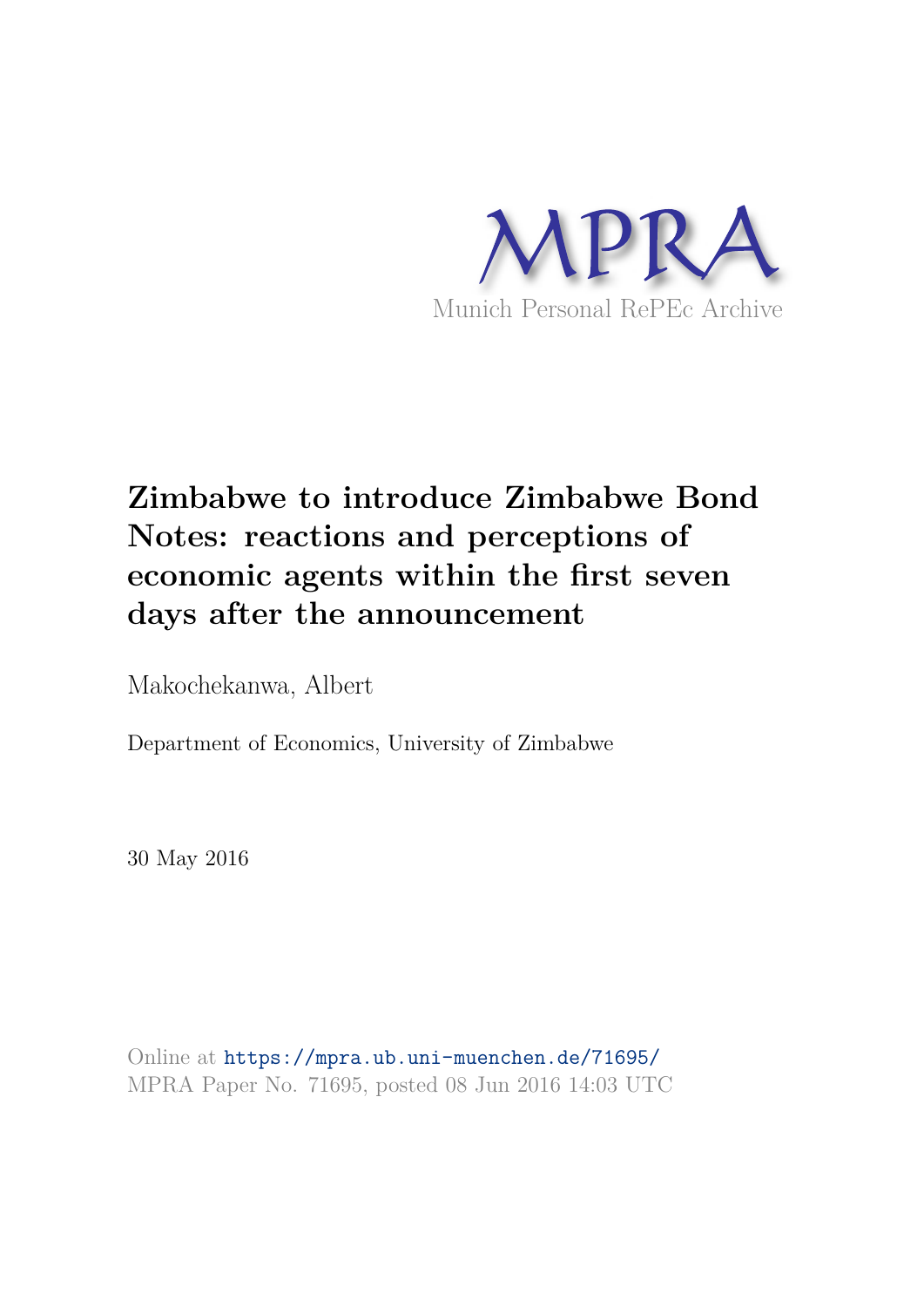#### **Zimbabwe to introduce Zimbabwe Bond Notes: reactions and perceptions of economic agents within the first seven days after the announcement**

By

Dr. Albert Makochekanwa  $(Ph.D.)<sup>1</sup>$ Deputy Dean – Faculty of Social Studies, and Acting Chairperson – Department of Economics, University of Zimbabwe Harare, Zimbabwe. Email: almac772002@yahoo.co.uk

#### **Abstract**

1

The study analysed the reactions and perceptions of Zimbabwean economic agents following the announcement of the impending introduction of the Zimbabwe Bond Notes. The analysis was done through primary data collection in which a structured questionnaire was administered to 145 economic agents within the first seven days after the announcement. The following are the major findings: majority of the surveyed Zimbabwean economic agents, totalling 109 representing 75% of the sample said they were frightened by the announcement. A total of 95 respondents (which accounted for 66% of the total sample) indicated that the introduction of the Zimbabwe Bond Notes will negatively impact on their business operations and/or economic activities. To minimise the possible negative impacts of Zimbabwe Bond Notes on their economic activities, economic agents were going to (i) withdraw all the US dollars from their local (Zimbabwean) bank accounts, (ii) keep all their US dollars safely in their homes or even under the pillow and (iii) do nothing! Given free choice and without any coercion to choose between US dollars and the Zimbabwe Bond Notes as the medium of exchange, majority of respondents totally 136 (representing 94% of the sample) said they will prefer and demand US dollars, while only two respondents (representing 1% of the sample) said they will demand the Bond Notes. A total of seven respondents (representing 5% of the sample) said they will demand both US dollars and Zimbabwe Bond Notes. The major disadvantages of the introduction of Bond Notes into the economy includes (i) not convertible, (ii) discourages imports, (iii) discourages investments, (iv) inflationary,  $(v)$ erodes confidence in the financial system, (vi) promotes black (parallel) market in foreign currency. The introduction of the the Zimbabwe Bond Notes will have a negative and severe impact on the economic activities of Zimbabwe as represented by declines in exports, manufacturing activities, investment and deposit banking; and an increase in inflation. Majority of respondents amounting to 135 out of the 145 interviewees (representing 93% of the sample) said that if the authorities are determined to continue and implement the policy contrary to the views by the general business community and ordinary Zimbabwean citizens, then the best they can do is to inject the US\$200 million into the economy as United States of America dollars (US\$).

<sup>&</sup>lt;sup>1</sup> The views expressed are solemnly of the author, and do not necessarily represent the views of University of Zimbabwe and its associated units!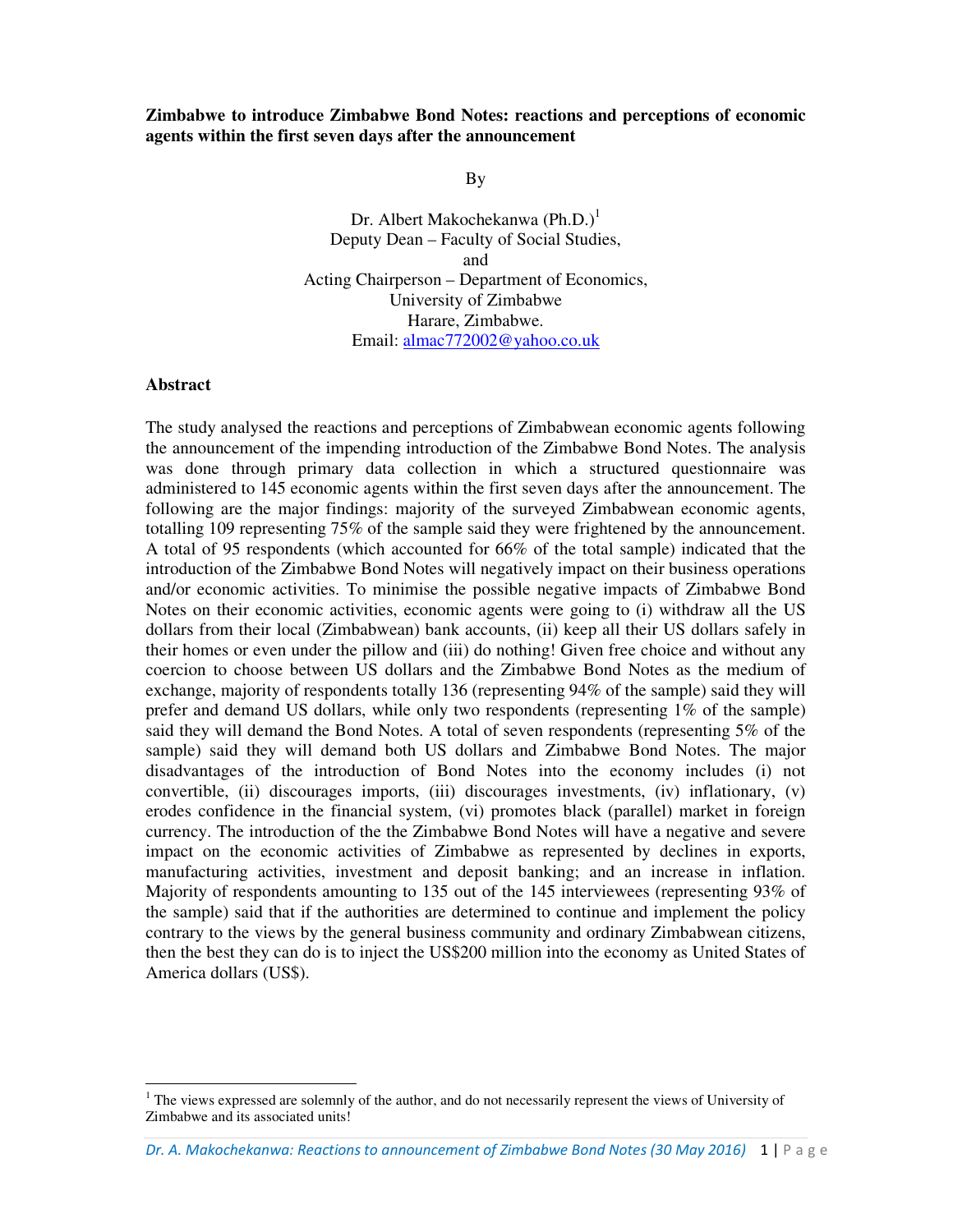#### **Introduction**

*"People are rushing to the bank to withdraw whatever they can as the significant concern is that people's hard-earned savings which are currently hard currencydominated may soon be changed into a denomination of soft currency" (Mr. Busisa Moyo, President of Confederation of Zimbabwean Industries (CZI), The Sunday Mail, 15 May 2016).* 

The demand for money is derived from its key functions as a store of value, medium of exchange, unit of account and a means of deferred payment. As such, the demand for money is a question of how much economic agents are willing to hold their wealth in the form of real cash balances at point in time and what motivates them to do so. The discussion around money starts on the definition and motive of holding money. According to Friedman (1992), money is whatever or anything that "... is generally accepted in exchange for goods and services; accepted not as an object to be consumed but as an object that represents a temporary abode of purchasing power to be used for buying still other goods and services." In practice, the definition of money is derived from its key four functions. Firstly, money can be demanded by rationale economic agents due to the function it serves well as a medium of exchange. In this context, money is used as a means to purchase (buy) goods and services, and also in the business of selling goods and services. As a medium of exchange, money eliminates the need for double coincidence of wants and brings efficiency in the economic system. Secondly, money function as a store of value whereby it affords economic agents the opportunity to perform inter-temporal transfer of value from one period to another as it allows them to transfer purchasing power from one period to another. Thirdly, money functions as a unit of account as it provides a yardstick for measuring the relative worth of a wide variety of goods and services. Lastly, money functions as a means of deferred payments whereby it allows economic agents to by on credit.

Keynes (1936), one of respective economic scholars, argues that there are three motives why rational economic agents would want to hold money at any particular point in time. These three motives are (i) transactions motive, (ii) precautionary motive and (iii) speculative motive. The transaction motive emanates from the fact that payments and receipts are not synchronized, and as such people would want to always have cash with them as a means to provide convenience when transacting (planned transactions). The precautionary motive emanates from unforeseen uncertainty or eventualities which in most cases will require expenditure but at the same time happens when the time for receipts is in the distant future. As such, an economic agent need to always have cash to deal with these unavoidable expenditures which may be caused by either challenges that should be overcome, or opportunities to be taken advantage of. Lastly, the speculative motive emphasis the opportunity cost of holding money balances. According to this motive rationale economic agents will as much as possible put their money in interest bearing options such as a bank account if the interest rate in high or keep the cash for other speculative purpose.

In any economic situation, economic agents will prefer to have money so as to lubricate their economic activities, whether the demand for money will be backed by Friedman's theory or Keynes' propositions. Thus the issuance of any money or anything which will mimic the functions of money in any society will always draw the attention of the majority citizens of that society. The announcement of the impending Zimbabwe Bond Notes<sup>2</sup> by Reserve Bank

1

 $2$  Zimbabwe Bond Notes and Bond Notes will be interchangeably used!

*Dr. A. Makochekanwa: Reactions to announcement of Zimbabwe Bond Notes (30 May 2016)* 2 | P a g e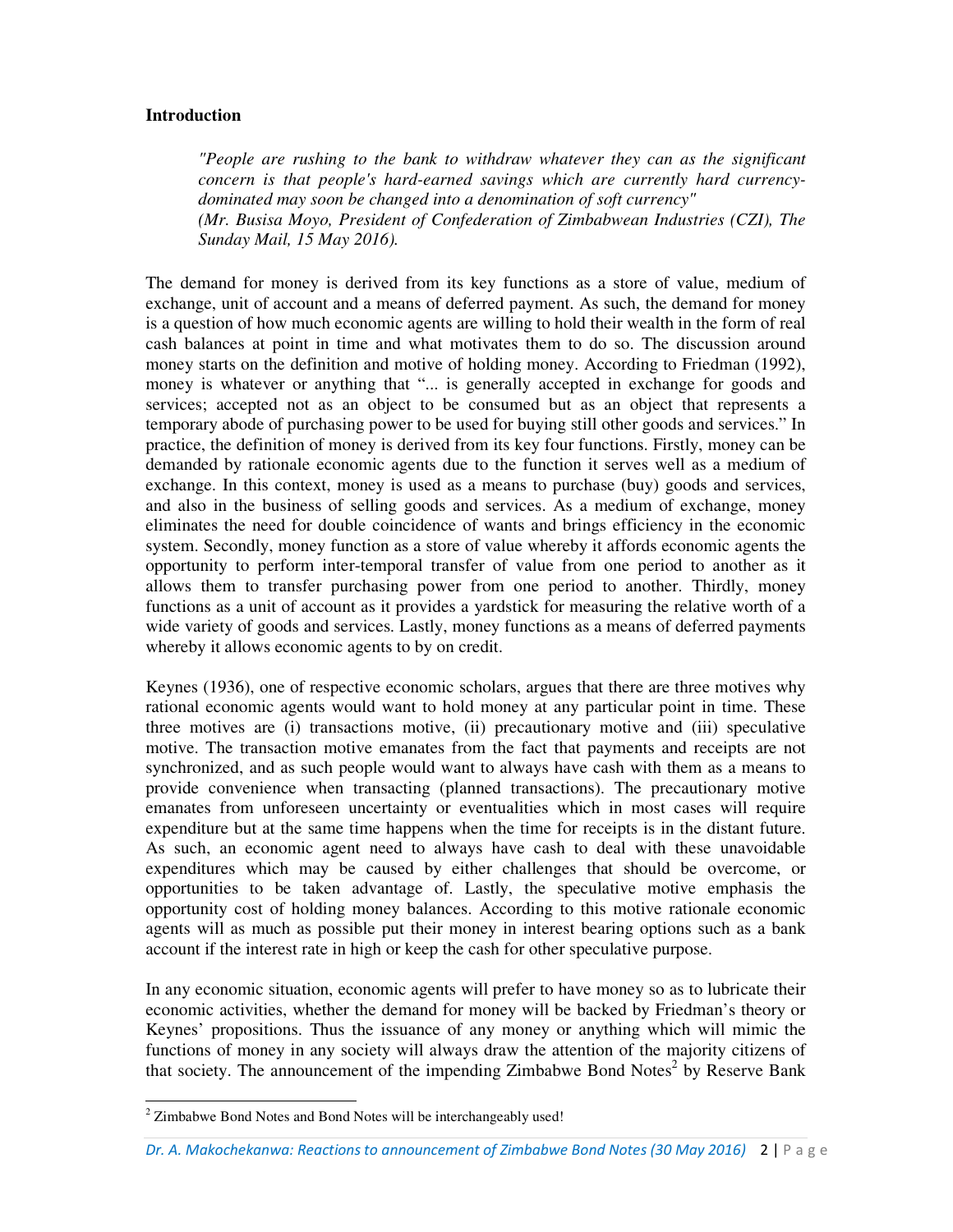of Zimbabwe (RBZ) on  $4<sup>th</sup>$  May 2016 resulted in a lot of reactions and perceptions from various economic agents across the country, and some beyond the borders. This action research paper<sup>3</sup> provides an analysis of these reactions and perceptions.

#### **Zimbabwe's money use in perspective**

Prior to 1980 Zimbabwe used the Rhodesian dollar which was replaced by the Zimbabwe dollar (ZW\$) in 1980. However, hyperinflation<sup>4</sup> eroded the value of the Zimbabwe currency. The country first breached the benchmark for hyperinflation in March 2007 when it rose above the 50% threshold (Brulliard, 2008). The last hyperinflation officially reported figure by the Zimbabwe National Statistics Agency<sup>5</sup> (ZimStat) was 231 million percent in July 2008. Despite this figure being high, leading Zimbabwe economists Tony Hawkins and Kanyenze disputed these figures and instead argued that inflation rate was higher than that official rate. However, Hanke (2008) contends that in November 2008, Zimbabwe's hyperinflation peaked at 89.7 sextillion percent. In an effort to reduce the high face value paper denominations, the Zimbabwe dollar was redenominated three times in a space of less than three years. This procedure of redenomination was also termed "cutting or slashing zeros" by the Reserve Bank of Zimbabwe (RBZ).

First redenomination<sup>6</sup> was done in August 2006 where  $Z$1,000$  was redenominated to one dollar and this introduced the second dollar (ZWN). The operation of slashing the first three zeros was termed 'Sunrise I' by the RBZ (Chagonda, 2010). New bank notes and coins were introduced and replaced the then prevailing Zimbabwean dollar. Hyperinflation continued to bedevil the economy and in 2007 it was above 20,000% per month (Reserve Bank of Zimbabwe, 2008a).

On 30 July 2008 the RBZ announced another redenomination of the Zimbabwean dollar. The RBZ slashed a further ten zeros in what they termed 'Sunrise II' (Chagonda, 2010). The second redenomination was effected from  $1<sup>st</sup>$  August 2008, with ZW\$10 billion worth ZW\$1, (Chagonda, 2010). The new currency code was ZWR .The RBZ issued the new coins valued Z\$5, Z\$10 and Z\$25 and banknotes valued Z\$5, Z\$10, Z\$20, Z\$100 and Z\$500. Despite the efforts to redenominate the Zimbabwe dollar, inflation continued to surge in and the RBZ continuously printed higher value bank notes with ten zeros reappearing by end of 2008. By mid-November 2008 inflation had peaked to a monthly rate of 79.6 billion percent (Central Statistics Office, 2009). According to Hanke and Krus (2012) the hyperinflation in Zimbabwe is ranked the second highest after the 1946 hyperinflation in Hungary in the world history.

On  $2^{nd}$  February, 2009, the RBZ announced that 12 zeros were further slashed: Z\$1,000,000,000,000 (third) Zimbabwean dollar was redenominated to one (fourth) dollar in an operation termed 'Sunrise III' by RBZ, (Chagonda, 2010). The RBZ introduced new bank

l,

<sup>3</sup> Action research is either research initiated to **solve** an immediate problem or a reflective process of progressive problem solving.

<sup>4</sup> The chapter adopted the definition of hyperinflation from Cagan (1956) who defines it as a price level rise of at least fifty percent per month. However, Hanke (2008) defines it as a situation where the year on year inflation exceeds the 12, 875 percent.

<sup>5</sup> Formerly, Central Statistical Office (CSO)

<sup>&</sup>lt;sup>6</sup> Redenomination of the currency is when an old unit of the currency is replaced by a new unit and a fixed number of old units are converted to one new unit (MirHosseini and Rad, 2011 )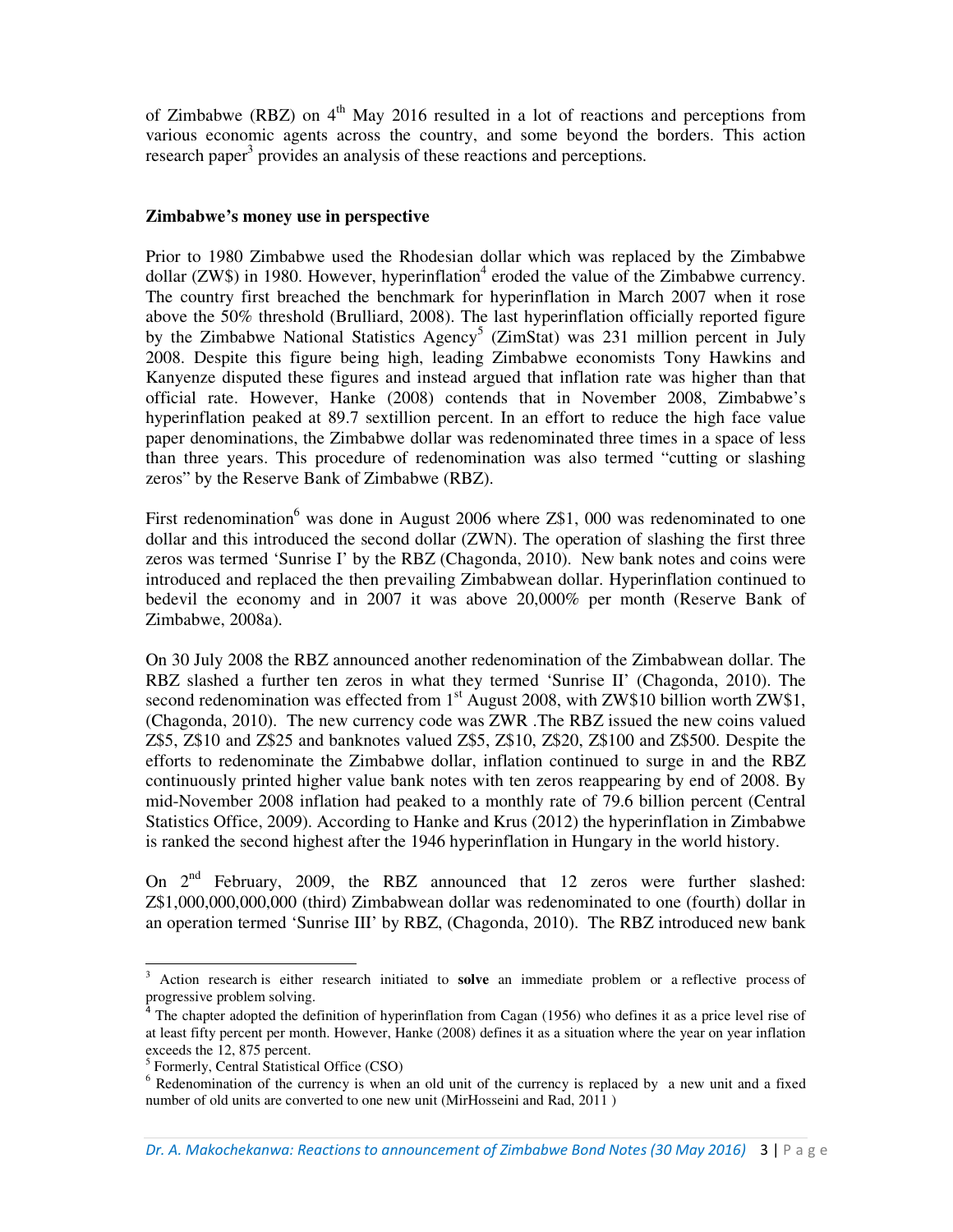notes with face values of Z\$1, Z\$5, Z\$10, Z\$20, Z\$50, Z\$100 and Z\$500 and the currency code was ZWL. Thus, in total 25 zeroes had been slashed from the Zimbabwean currency within a period of three years.

Hyperinflation became unbearable and the highest single denomination that was printed was a 100 trillion dollar note. The note was printed in a bid to try to give people the required bills. According to Chagonda (2010), upon the introduction of this note on  $16<sup>th</sup>$  January 2009, it was only worth thirty United States of America dollars (US\$30) on the parallel market. However, the new bills could not solve some of the problems then which included the need to carry large batches of notes when going to conduct purchases in shops, but rather the bills presented challenges in trade and accounting due to the high volumes of money.

Despite all the efforts to redenominate the currency, the value of money continued to fall and Zimbabwean dollar continued to diminish. As a result of the continued downfall of the value of money, people refused to use the Zimbabwe dollar (Reserve Bank of Zimbabwe, 2013, Hanke, 2008, and Daily Telegragh, 2008). Brulliard (2008) added that those people who accepted the Zimbabwe dollar in exchange of goods and services were found revising their prices upwards on an hourly basis or even shorter than an hour. These price changes were an actual reflection of the black market exchange rate of Zimbabwe dollar with the U.S. dollar and other foreign currencies.

#### **Adoption of the multicurrency system**

Zimbabwe adopted a multicurrency system in January 2009 to curb rampant hyperinflation. This was done through a program of officially licensing retailers to accept foreign currency. In April 2009 the Zimbabwean dollar was abandoned after the legalization of foreign currency use by the Reserve Bank of Zimbabwe. The dollarization of the economy brought about benefits in terms of curbing the runaway inflation and bringing sanity into the monetary system. Following the introduction of multicurrency with an aim of counteracting the hyper inflationary pressures on the Zimbabwe dollar, shortage of change and overpricing were some of the new challenges introduced by the multicurrency system. This saw businesses rounding-off prices or giving consumers vouchers, sweets or cigarettes in place of change (Bankers Association of Zimbabwe, 2014). Thus, the multicurrency system has brought about new challenges and some of the major challenges were (1) shortage of small change in the form of coins, and (2) over-pricing (or mispricing) due to shortage of coins in the economy.

Due to these two challenges, the Reserve Bank of Zimbabwe (RBZ) introduced a special set of coins called bond coins in 2014. According to Bankers Association of Zimbabwe (BAZ), the primary goal of the introduction of the coins was to ensure the divisibility of money. The main intention was to avert challenges in change and mispricing of goods (Bankers Association of Zimbabwe, 2014). In order to ensure and satisfy one of the four functions of money as a means of exchange, the coins were hedged against the United States dollar thus bringing the United States cents with the bond coins equivalent. This was done as a means to buttress the confidence from the public's point of view with regards to the use of coins, given that the US currency commands the highest confidence among various economic agents in Zimbabwe. The bond coins stated circulating on  $18<sup>th</sup>$  December 2014 with an initial unveiling of \$10 million worth of coins in denominations of 1c, 5c, 10c, and 25c. According to the Reserve Bank of Zimbabwe (RBZ), the \$10 million worth of coins were equivalent to two percent of total current bank deposits and these were expected to be maintained below ten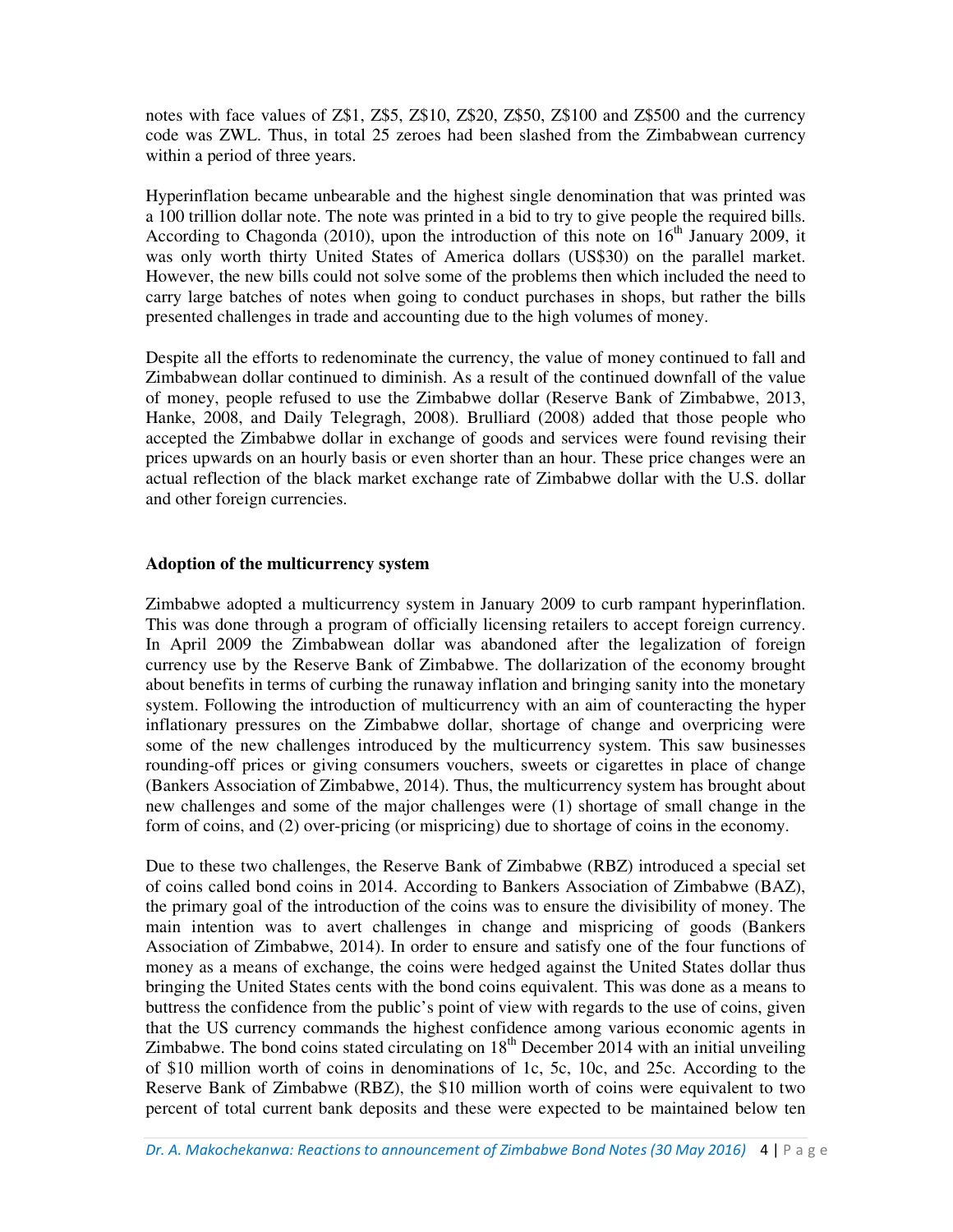percent. The 50c coins were released in March 2015. However, the circulation of these bond coins is limited to Zimbabwe because they are non-convertible internationally.

The RBZ stated that these coins are aimed at easing the small change problem and correcting the pricing mechanism wherein prices are rounded up to a dollar or result in consumers buying more goods in compensation for change (The Herald, 2014). The bank further commented that these bond coins will ultimately benefit consumers and retailers as well as eliminating the hassle that commuters go through in trying to break up a dollar to find change. This is because the shortage of smaller denominations in the economy had seen consumers over spending as they were given sweets, cigarettes, or vouchers in place of change. In addition, businesses have found themselves rounding off prices thereby distorting the pricing system. Similarly, the Bankers Association of Zimbabwe (2014) made an assurance to the public that the coins were issued purely for small denomination shortage in the economy which has resulted in inefficiencies and costly to consumer welfare.

# **Proposed introduction of the Zimbabwe Bond Notes**

On the  $4<sup>th</sup>$  of May 2016, the Reserve Bank of Zimbabwe (RBZ) issued a press statement (hence forth The Press Statement) entitled "Measures to deal with cash shortages whilst simultaneously stabilising and stimulating the economy". Presenting the statement of the cash shortages challenges as the background providing the rationale for the intention to introduce the Zimbabwe Bond Notes, the Press Statement allude to the fact that the shortage of the United States of America dollar (US\$ or USD) cash in Zimbabwe as evidenced by queues at some banks and automated teller machines (ATMs) is attributable to a number of intertwined factors that include (The Press Statement: p. 2-3):

- **i.** The dysfunctional multi-currency system as a result of the strong USD. In the case of Zimbabwe, the USD has become to be more of a commodity, a safe haven currency or asset than a medium of exchange.
- **ii.** Low levels of use of plastic money and the real time gross settlement (RTGS) platforms. Zimbabwe is predominantly a cash economy.
- **iii.** Low levels of local production to meet consumer demand, leading to higher demand for foreign exchange to import consumer goods.
- **iv.** Low consumer and business confidence as reflected by high appetite by both consumers and business to keep cash outside the banking system.
- **v.** Inefficient distribution and utilization of scarce foreign exchange resources.

Furthermore, The Press Statement alludes to the fact that the strong US\$ continues to make Zimbabwe to be:

- **i.** High cost producing country,
- **ii.** Very expensive tourist destination,
- **iii.** A fertile ground for capital flight and/or externalization, and
- **iv.** Dependent on the USD cash for almost all domestic translations. The USD has replaced all the other currencies in multi-currency basket, namely the Rand, Euro, the British Pound, Yuan, Pula, Australian Dollar, Indian Rupee and Japanese Yen.

In an effort to deal with the above challenges, the RBZ in its wisdom said it has "...established a USD200 million foreign exchange and export incentive facility which is supported by the African Export-Import Bank (Afreximbank) to provide cushion on the high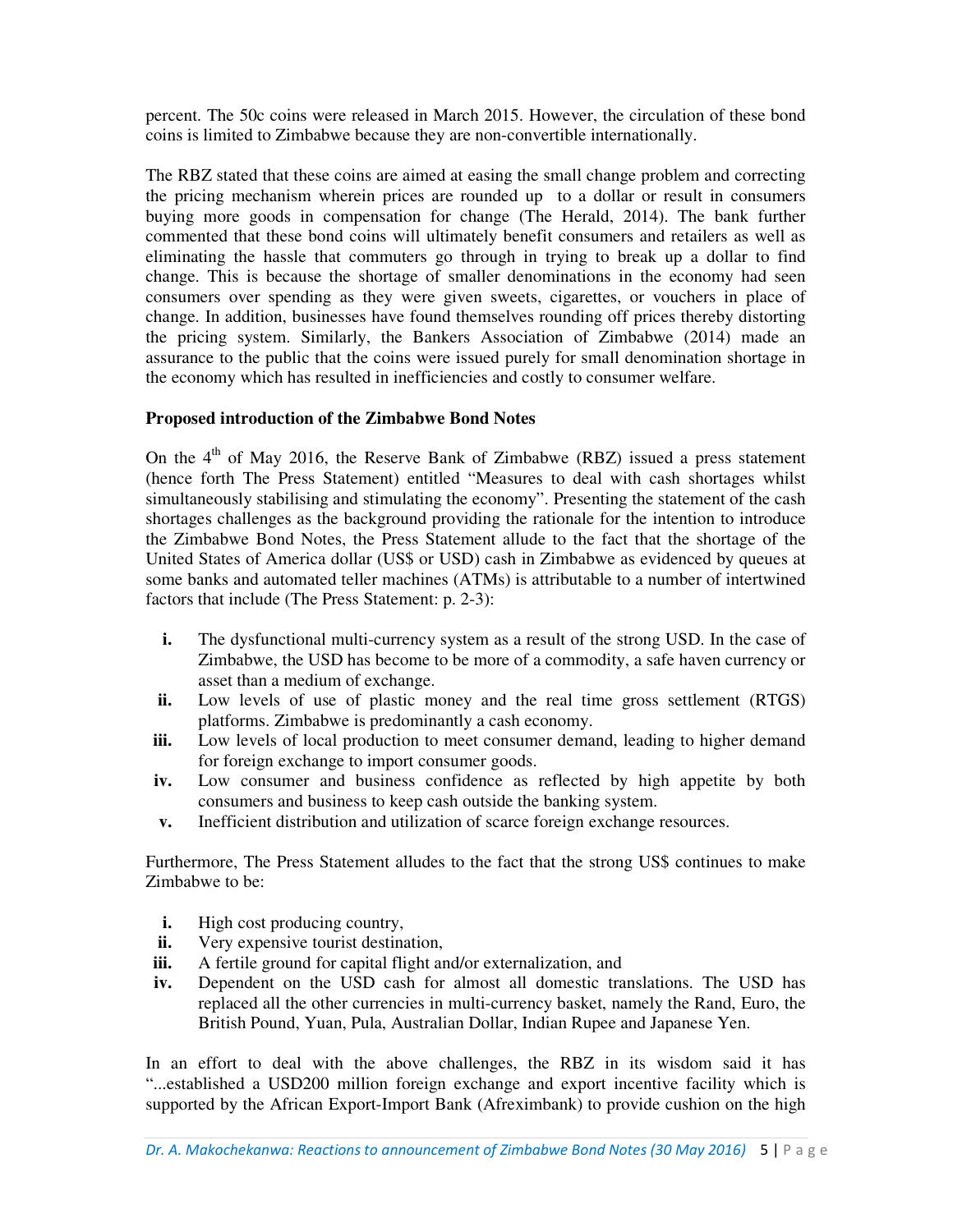demand for foreign exchange and to provide an incentive facility of 5% on all foreign exchange receipts, including tobacco and gold sale proceeds".

The Reserve Bank of Zimbabwe (RBZ) claims that to ensure that the facility is not abused, among others, through capital flight by those who externalize cash, the facility shall be granted to qualifying foreign exchange earners in bond coins and notes which shall continue to operate alongside the currencies within the multi-currency system and at par with the US\$. "The Zimbabwe Bond Notes of denominations of \$2, \$5, \$10 and \$20 shall, therefore be introduced in future, as an extension of the current family of bond coins for ease of portability in view of the size of the USD200 million backed facility. The facility shall also be used to discount trade related paper in order to provide liquidity for business trading operations", (The Press Statement, p: 6). The RBZ latter made it clay with regards to the future and said that the Bond Notes will be in the market for public use from August 2016.

Although the measure is motivated by the need to provide 'export incentive', it is general knowledge that the measure will affect majority Zimbabweans. With a citizenry population of around 14 million compared to an estimated 150,000 exporters from Zimbabwe which amounts to around 1.1% of the population, the study argues that majority of Zimbabweans; the non-exporters (accounting for the remaining (99%) of the population) will be directly impacted upon by the same measure.

It is against the above background that this paper sought to evaluate the reactions and perceptions of economic agents within the first seven days after the announcement of the policy measure. Thus, although the author is very cognisant of the fact that a number of attempts and follow ups by both the RBZ and Minister of Finance and Economic Development were done after  $11<sup>th</sup>$  May 2016 to try and explain more and demystify the forthcoming Zimbabwe Bond Notes, the author proceeded with the study based on the reactions and perception of the first seven days given that, by nature, majority rationale people and economic agents make far reaching decisions basing on what they have had (in whatever form of interpretation) the first time a policy measure is announced.

#### **Literature review**

#### *Theoretical framework*

The theoretical framework which fits in this study revolves around theories of money demand. In as much as the RBZ announced the introduction of the Zimbabwe Bond Notes in future, the majority of economic agents will be affected by their associated with the demand for money as they will demand money or Bond Notes because of their functions and/or because of the three motives as enumerated by Keynes (1936).

Among the famous theorists on money demand is Irving Fisher (1911) who developed the quantity theory of money and portrayed it with a simple mathematical representation given by MV=PY. Where M is the quantity of money (money supply), V is the velocity of money (that is, the average number of times in a given period (normally a year) that a given monetary unit (e.g., a given \$10 note) changes hands across different economic agents), P is the price level and Y is the aggregate output. A rearrangement of the equation results in the final equation given by  $M^d$ =kPY which implies that money demand is solemnly determined by the level of transactions generated by the level of economic activities (PY) and the level of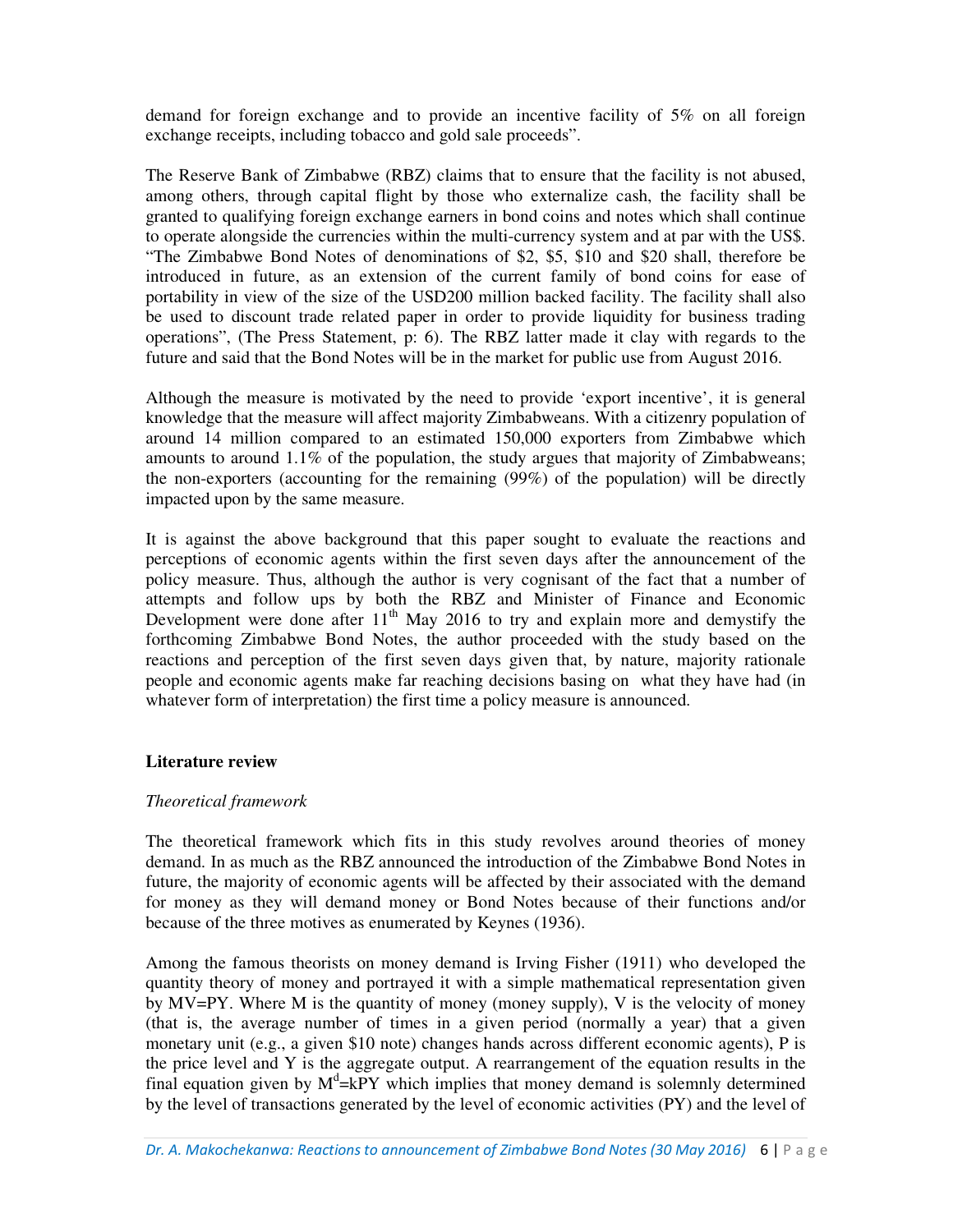institutions in the economy that affect the way economic agents conduct business and thus V and k. According to this theory, interest rates do not affect demand for money.

The liquidity reference theory of money demand by Keynes (1936) emphasized the importance of interest rate in the determination of money demand. The author believed that economic agents hold money due to the three motives of transaction, precautionary and speculative. The major contribution by Keys (1936) was based on speculative motive. According to him, although the transactions and precautionary demand for money were considered to be a function of the current income, speculative holdings depended on the expected return from holding uncertain capital assets such as bonds, where the expected returns could be expressed as some function of the rate of interest on long-term bonds. The views of Tobin (1958) are that rational economic agents will keep a portfolio of assets which consists of both bonds and money. The author argues that an investor is faced with problem of dividing his/her financial assets in the form of money (which earns zero interest) and interest bearing assets like bonds. Tobin employed indifference curve analysis to suggest that individuals will attempt to maximize utility and satisfaction from their asset-holding according to their relative tastes for risk and expected return on bonds. According to the theory, risk lovers are likely to hold all bonds, while majority of economic agents given that they are risk averse, will hold a diversified or balanced portfolio. In summary, besides income and interest rates, expected risk is also included as a key determinant of money demand under Tobin's portfolio balance approach.

Baumol (1952) and Tobin (1956) individually and separately came to the same conclusion that transaction demand for moeny is also dependent on the interest rate. Their analysis starts with a hypothetical individual who receives income at the beginning of a period (e.g.,  $1<sup>st</sup>$  day of the month) and incurs expenditures throughout the period (i.e.,  $1<sup>st</sup>$  day of the month upto  $30<sup>th</sup>/31<sup>st</sup>$  of the same month). On the 1<sup>st</sup> day of the following month, the individual will again receive income and the situation is repeated. Each conversion (that is buying or selling bonds) necessarily involves transaction costs such as brokerage fees for mediating the sale, loss of time expressed in money and also loss of income which other alternatives assets bear. Converting bonds into cash less frequently means more less transactions costs but high opportunity costs due to the fact that money will not be bearing interests, but sitting idle under the pillow. Conversely, a decision to hold less cash implies frequent conversions from bonds to cash, and as such more transactions costs. With the above two scenarios, a rational individual will choose an amount of money that minimises total costs which are composed of the sum of transaction costs (costs of conversion) and opportunity costs (loss of alternative income). Thus, the amount of reserve money depends not only on income but also on the interest rate which influences the level of opportunity costs.

Milton Friedman's (1956) modern version of the quantity theory of money considers the quantity theory of money as the demand for money in a generalized asset portfolio framework, with economic agents aiming to maximize utility or satisfaction. According to him, money demand is determined by same factors that influence the demand for any other asset. The author went on to employ the theory of asset demand which shows that the demand for money should be a function of the resources available to economic agents (their wealth) and the expected return on other assets relative to the expected return on money. The author did not assume the return on money to be zero but instead he assumed that it depends on checkable deposits, among other factors.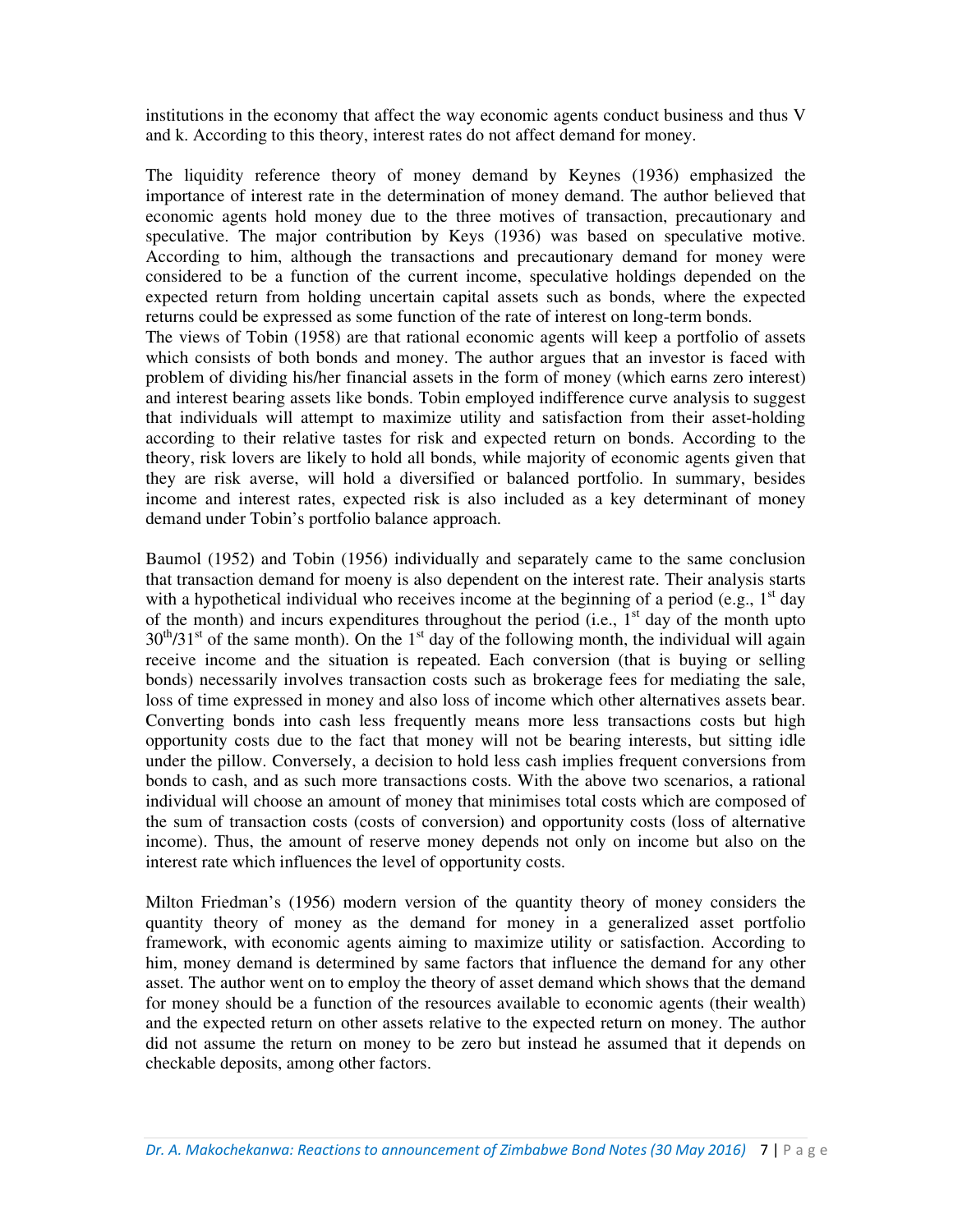#### *Empirical review*

There is scanty of empirical research on the exact area understudy given that it is a rare situation to ever happen in many (if any) economic societies. Thus, the only previous study which is closer to the current research in that it looked at Bond Coins which fall in the same family as Bond Notes is the one by Makochekanwa and Chimhete (forthcoming), while the rest of the studies reviewed concentrated more on the demand for actual money. The study by Makochekanwa and Chimhete (forthcoming) investigated the effectiveness of bond coins as a solution to change shortage, and mispricing challenges faced by businesses and the transacting public in Zimbabwe. The study employed a questionnaire approach in which they interviewed 150 economic agents. The analysis found a significant positive relationship between bond coin adoption and change problem alleviation. The authors concluded that the bond coins were successful in addressing challenges of small change in Zimbabwe. However, the analysis found an insignificant relationship between small change alleviation and overpricing. This shows that bond coins have not been successful in addressing overpricing in Zimbabwe. With regards to the extent of bond coins adoption by businesses and the transacting public in Harare CBD, the paper established that the uptake of bond coins by businesses and the transacting public have been successful to a larger extent with evidence from customers from Harare's CBD supermarkets. Specifically, evidence from the research established that 80% of the respondents preferred bond coins to rand coins, with 86.67% of the respondents preferring bond coins to vouchers. The research further established that 86% of the research participants preferred bond coins to gifts while 98.67% of the respondents confirmed that small businesses accepted bond coins and 98% of respondents further confirmed that they can transact with bond coins with large businesses. The paper concluded that the introduction of bond coins in Zimbabwe successfully solved the problem of small change though the same introduction of bond coins failed to solved the problem of overpricing.

In a research by Makochekanwa (2007), the author investigated the demand for money for Zimbabwe during the hyperinflation period. The research employed monthly data for the period covering February 1999 to December 2006. The paper found that both interest rate and rate of change in prices were relevant variables for explaining the variations in the demand for real cash balances in Zimbabwe during the period studied.

The paper by Munoz (2006) investigated the demand for money in Zimbabwe using monthly data for the period 1998:1 – 2004:12. The author employed time series econometrics in which broad money (M3), domestic consumer price index (CPI), real gross domestic product (GDP), the 3-month deposit interest rate and the parallel (black) market foreign exchange rate were the major explanatory variables. The study found a stable money demand function which exhibited a long run income elasticity of around 0.5 in line with Baumol-Tobin expectations.

Nyawata (2001) employed time series data analysis in the form of error correction model to investigate the determinants of demand for money in Zimbabwe, and at the same time analyses the extent to which the process of financial liberalization might have caused instability in monetary aggregates. The author estimated money demand functions for both narrow money (M1) and broad money (M2) for the period covering 1975 to 1998. The study found that money demand remained stable even after a regime shift which was represented by a shift from financial repression to financial liberalization under the Economic Structural Adjustment Programme (ESAP) economic reform of 1991 to 1995.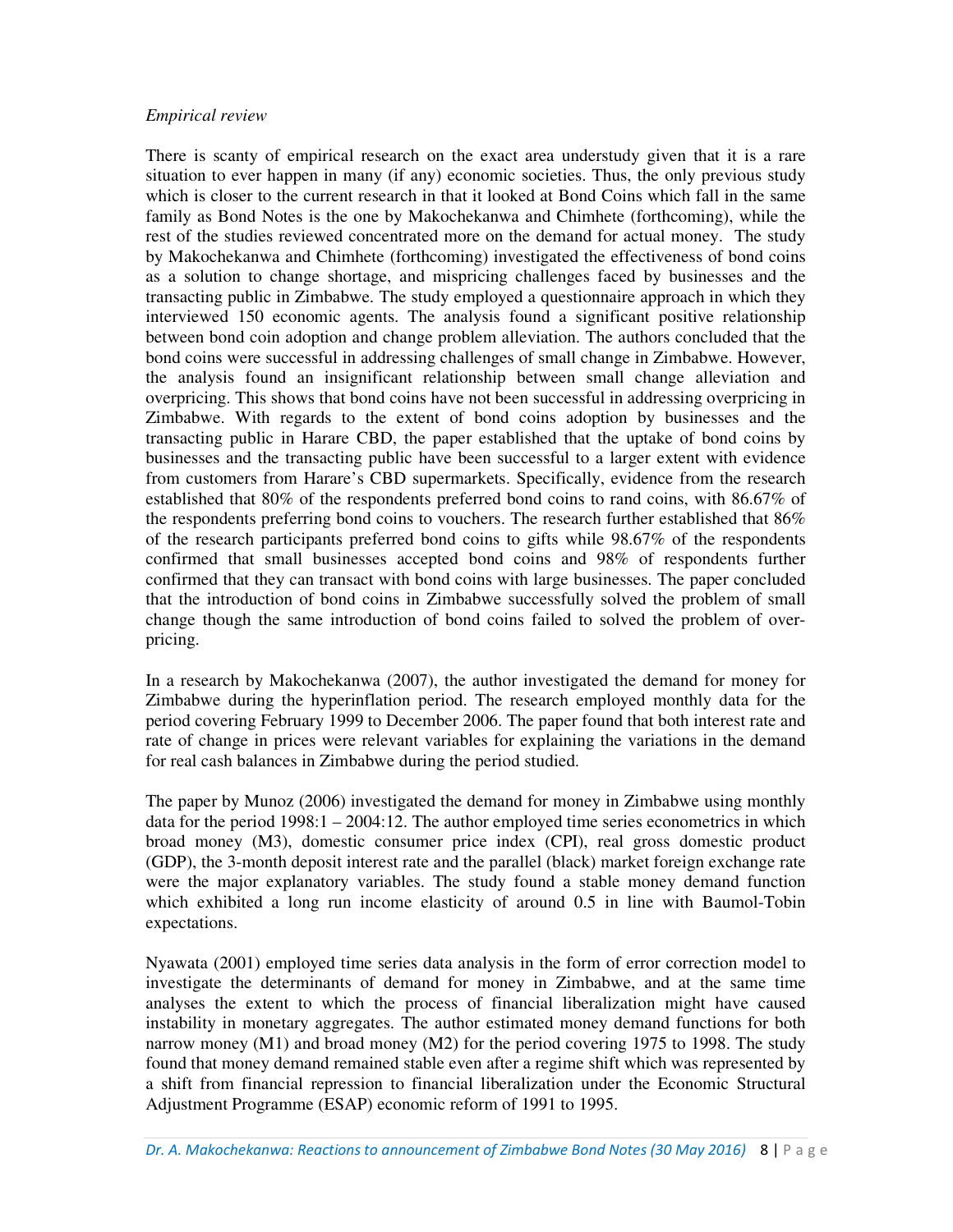# **Methodology**

To achieve the stated aim, the research collected primary data from 145 respondents who were randomly through emails and face-to-face interviews. Majority of respondents were from areas surrounding Harare (mainly the central business district (CBD) and the small and medium enterprise (SME) hub of Siyaso (in Mbare area of Harare) to fill in questionnaires. The data collection was done during the seven days covering  $5<sup>th</sup>$  to  $11<sup>th</sup>$  May 2016. Structured questionnaires were used to gather information from the respondents. A total of 100 questionnaires were administered through face-to-face interviews while 50 questionnaires were distributed and completed electronically through email. The use of structured questionnaires was necessary as the researcher wanted to obtain as much comparable and objective information regarding respondents' reactions and perceptions as possible. This also ensured the data collected was specific and precise. Data was then analysed by means of simple excel spreadsheets.

## **Findings**

This section provides the major findings of the study as analysed from the responses which were provided by the interviewed economic agents. The findings provide summarized views, reactions and perceptions of the majority stakeholders, thus ensuring anonymity of the respondents' names or particulars.

#### *Nature of respondents' economic activities*

With regards to characteristics of the respondents, the response rate was 100% given that all (145) interviewed respondents managed to provide answers which were usable for the analysis. According to the survey results depicted in Figure 1, 28% (41 out of 145) of the respondents were small to medium enterprises (SMEs). Individual consumers and service providers were the two economic agent groups with the second highest respondents where each had a frequency of 37 respondents accounting for 26% (each) of the total sample. Respondents from informal business were 15 and accounted for 10% of the total surveyed sample.



#### **Figure 1: Nature of respondents' economic activity**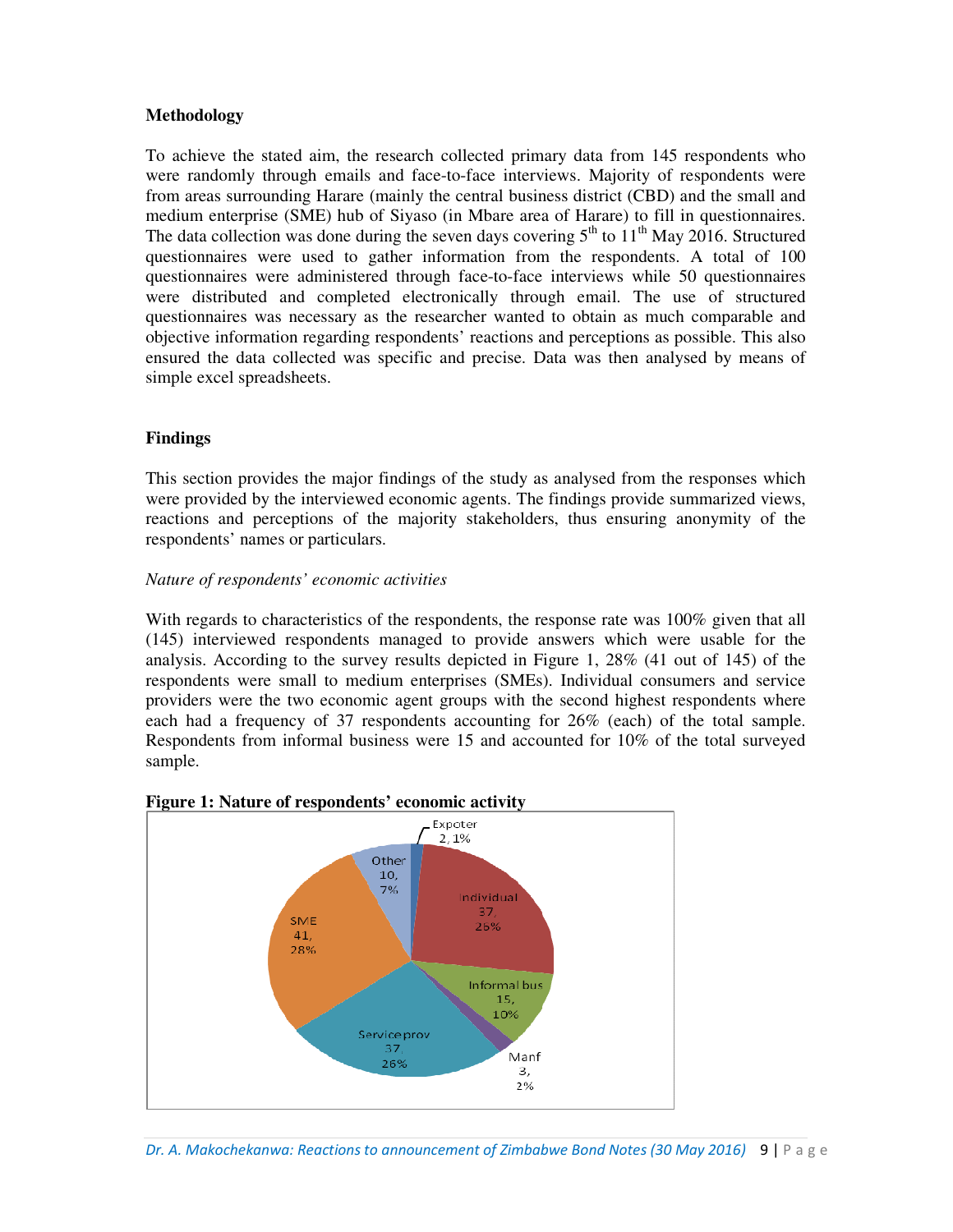# **Source**: Survey results *Impact of the Zimbabwe Bond Notes announcement*

Respondents were asked whether the announcement of the introduction of the Zimbabwe Bond Note brought fear or panic to them or their institutions. As shown in Figure 2, majority of the surveyed Zimbabwean economic agents, totalling 109 and representing 75% of the sample said they were frightened by the announcement. The fear and panic was due to the fact that most of the people were not expecting such a move given the relatively stable banking stability and confidence which characterised the multi-currency (US dollar) regime. One-quarter of the sampled respondents however indicated that they were not at all frightened by the Reserve Bank of Zimbabwe's (RBZ) intention to introduce the Bond Note. The major reasons for the panic and fear are discussed in the next sub-section.



**Figure 2: Proportion of respondents with fear of Bond notes introduction** 

*Major reasons for fear and panic of Bond Note introduction* 

The major reasons enumerated by majority of sampled respondents which brought fear into their minds are presented in Figure 3. Topping the list of the major reasons for fear is the fact that majority of responses (89%) feared that the announcement is likely to result in more cash crisis and that there will be severe shortage of the US dollar on the local market. Given that most commodities, both consumables and durables currently being sold on the Zimbabwean market are imported from South Africa and other countries, 81% of responses feared that the announcement will result in acute shortage of these commodities as importers of such goods will find it difficult to import them due to shortage of US dollars on the local market. The third reason which conjured fear in the minds of economic agents was the belief that the announcement was simply a diplomatic way of bring back the Zimbabwe dollar (Zim\$) through the back door. Associated with the Zim\$ was the memories of the 2008 meltdown which was characterised by severe shortages of cash (both local currency and foreign currency), empty shelves in all supermarkets and bourgeoning foreign currency black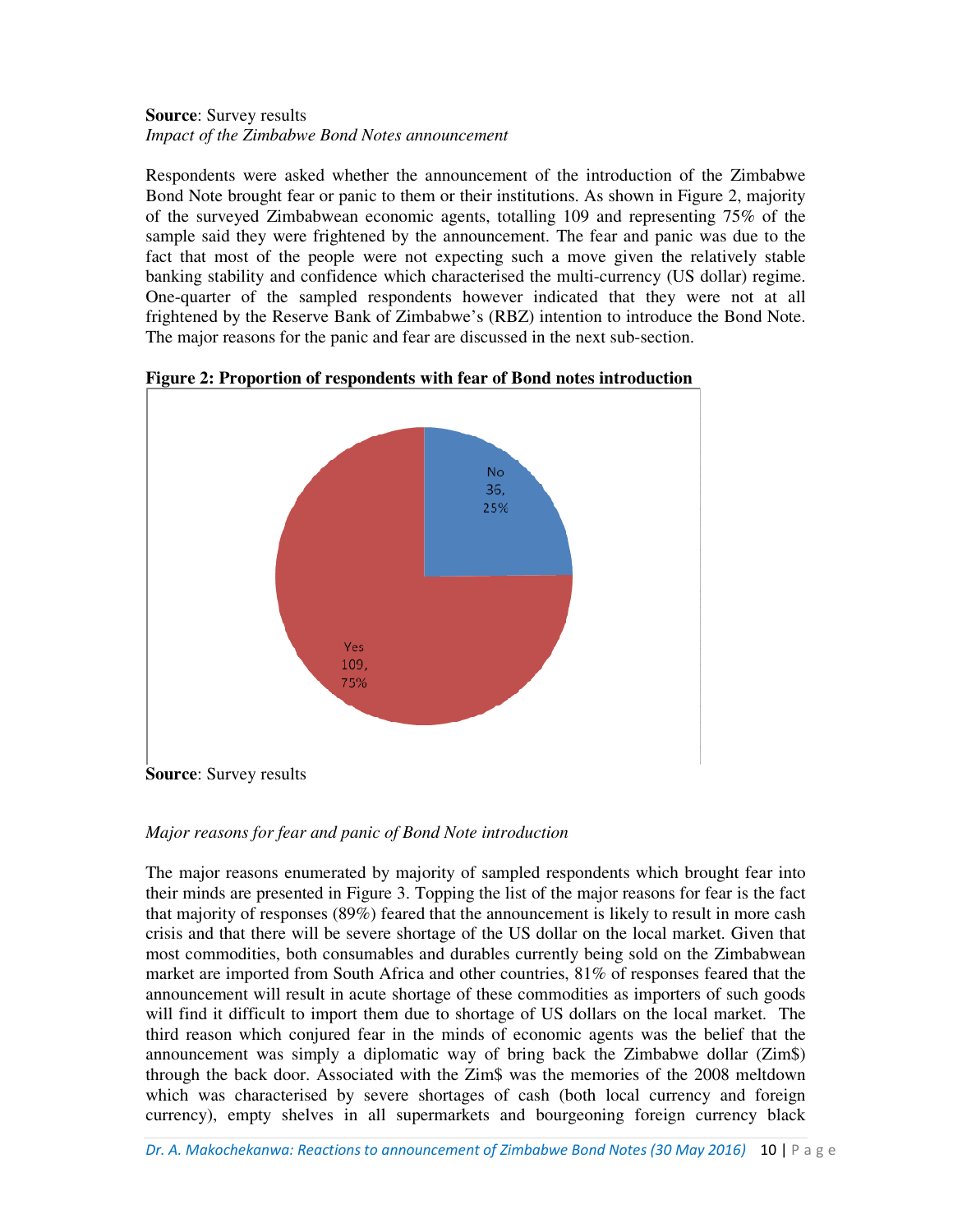(parallel) market, among others. All these problems brought stress and depression to the majority of Zimbabweans, and as such, any policy (like the announcement of Zimbabwe Bond Notes) which hints the return of this 2008 Armageddon brings even much fear to the general populace.



**Figure 3: Major reasons for fear<sup>7</sup>**

 $\overline{a}$ 

Growth of and pervasiveness of foreign exchange black market, as well as the belief (perception) that the Reserve Bank of Zimbabwe (RBZ) (or government) was going to start printing money were two reasons which brought fear to 75% of the responses. Although it is common knowledge that black market for foreign currency continues to exist in Zimbabwe (for instance, common places for such activities in Harare as noted by Makochekanwa (2007) includes Roadport, The Gulf, and Eastgate, among others), respondents feared that this market will grow and flourish, and that the US dollar will become extinct within formal banks, but readily available on this market, but at very high rates. At the same time some respondent's feared that this announcement was just a diplomatic and tactful way for the Reserve Bank of Zimbabwe (RBZ) (or government) to get indirect support for it to start running the money printing machine at its Fidelity printing house, which is assumed to have been rusting since March 2009 given that the country has not been printing any note.

Other reasons include the fear of bank run (66% of responses) where depositors go in large numbers and withdraw all their money from their respective bank accounts, thereby bring chaos in the banking sector such as long queues and cash shortages. On the other hand, some

**Source**: Survey results **Key**: GVT = government; Zim\$ = Zimbabwean dollar.

 $<sup>7</sup>$  The respondents were allowed to enumerate as many responses as possible, as such; the graph represents</sup> percentage of responses, and not respondents, and as such, the sum of the responses presented by percentages on the bar graphs exceeds 100%.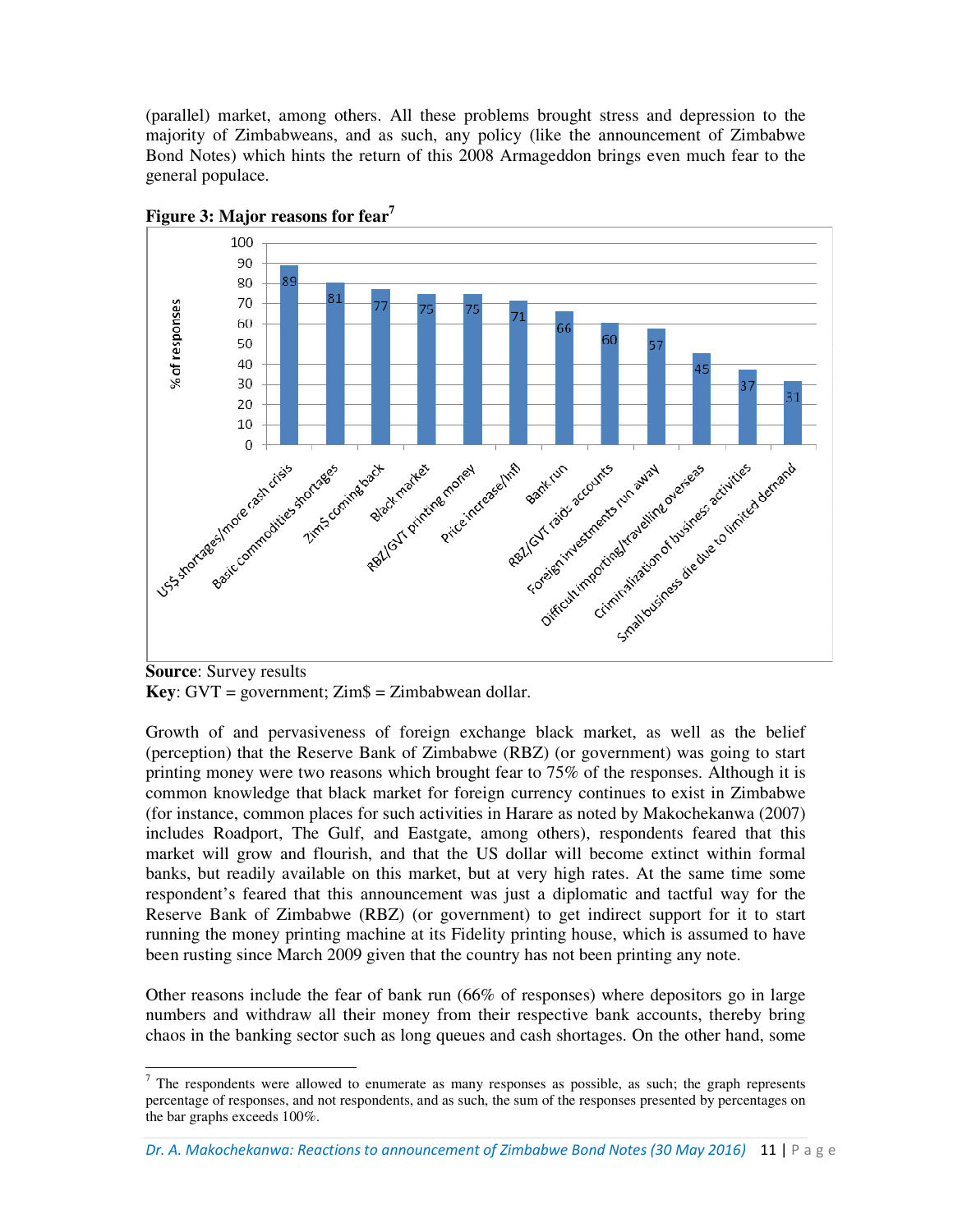companies including SMEs, and sole traders (representing 60% of responses) feared that RBZ was going to raid their accounts, take their hard earned US dollars, and forcibly and involuntarily replace the money with Bond Notes. 57% of responses feared that the announcement will chase away existing and potential foreign investors as the operating environment becomes unbearable when compared to other regional countries with better operating environment.

#### *Potential impact of Zimbabwe Bond Notes of economic activities*

The responses with regards to the potential impact of Zimbabwe Bond Notes on business operations and economic activities are presented in Figure 4. A total of 95 respondents (which accounted for 66% of the total sample) indicated that the introduction of the Bond Notes will negatively impact on their business operations and/or economic activities. This clearly shows the Note is likely to bring detrimental effect to the economic activities in Zimbabwe despite assurance from RBZ that it will be a positive stimulus to, firstly, exports, and then through multiplier effect, secondly, to the rest of the economy.



**Figure 4: Potential impact of bond notes on economic activities** 

**Source**: Survey results

A quarter of respondents representing 17% of the sample (or 25 respondents) were neutral with regards to the impact of the introduction of the Bond Notes while the same number of respondents said the Bond will positively impact on their business operations and economic activities. Overall, the above responses shows that the introduction of Zimbabwe Bond Notes is likely to negatively affect economic activities and business operations in the country, thus requiring the authorities to re-think on this intended monetary policy action. One clear alternative option to Zimbabwe Bond Notes introduction which was suggested by majority of respondents is to just bring the US\$200 million in hard currency and not Bond Notes!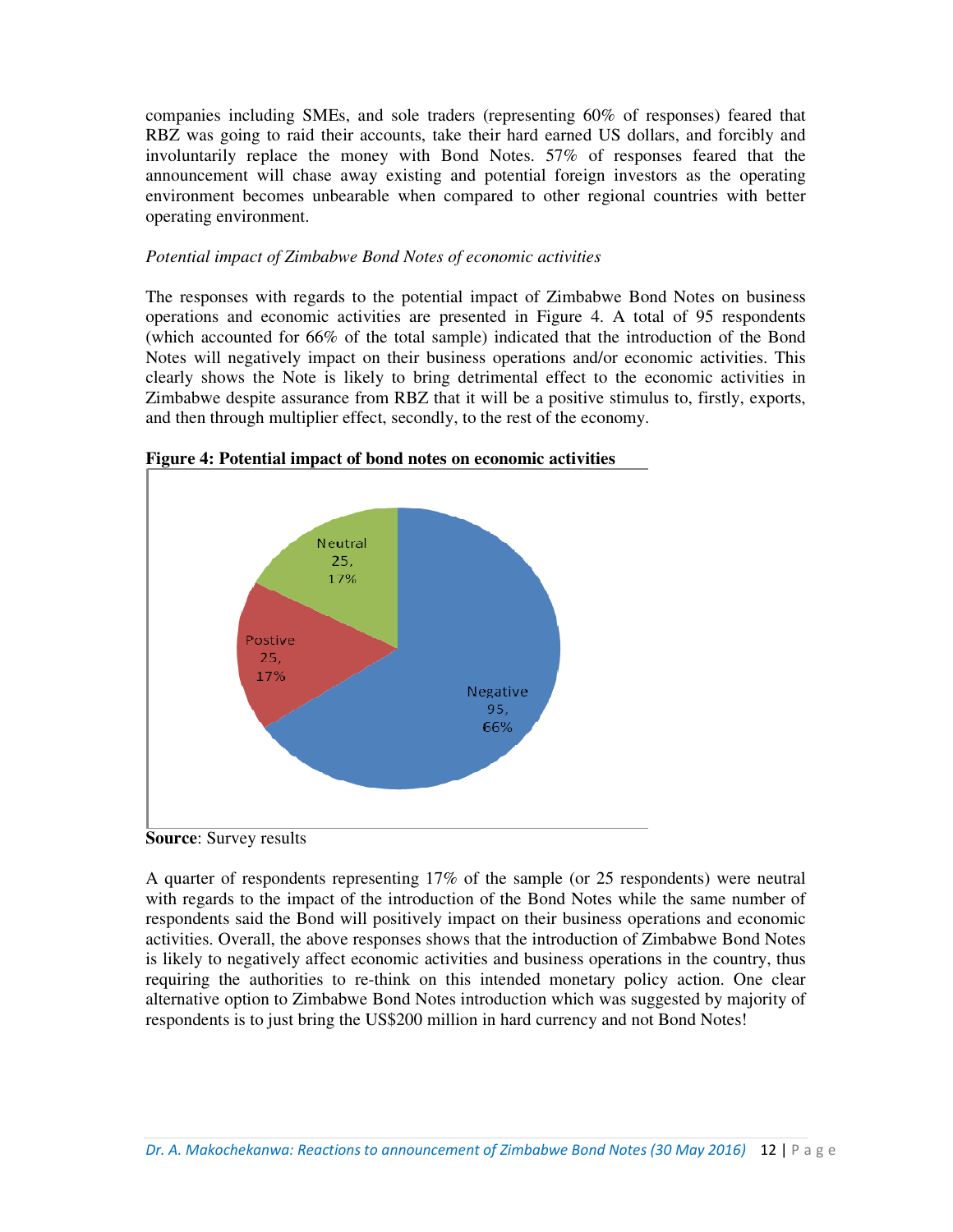#### *Measures to minimize negative impact of bond notes*

Given that the majority of respondents (66%) indicated that the introduction of the bond will negatively impact on their business operations and economics activities, a follow up question was asked with regards to what these economic agents were going to do to minimise these possible negative impacts. The various mitigating measures which the respondents indicated are depicted in Figure 5. Majority of respondents to this question (83%) said they were going to withdraw all the US dollars from their local (Zimbabwean) bank accounts. This measure, according to them was the best they could do given the various reasons for the fear alluded to above. Another segment of the respondents (68%) said they were going to keep all their US dollars (after they have withdrawn them from the bank or after cash sales etc) safely in their homes or even under the pillow. Surprising, 60% of the responses shows that some economic agents were not sure of what to do and as such, they said they were going to do nothing!





 $\overline{a}$ 

For those in production activities, 36% of responses indicated that they were going to reduce their production activities, while 24% of responses said they were going to circumvent the introduction of Zimbabwe Bond Notes by intensifying offshore banking. In summary, the above measures are all likely to be detrimental to the economy of Zimbabwe, and authorities (RBZ or government) need to plan accordingly.

#### *The medium of exchange to be demanded*

The study of principles of macroeconomics says that economic agents demand money because of its function, among others as a medium of exchange. Thus, respondents were asked to indicate their preferred medium of exchange once faced with either US dollar or the Zimbabwe Bond Notes. Figure 6 provides the responses to the question. Clearly, majority of

*Dr. A. Makochekanwa: Reactions to announcement of Zimbabwe Bond Notes (30 May 2016)* 13 | P a g e

**Source**: Survey results

 $8$  The respondents were allowed to enumerate as many responses as possible, as such; the graph represents percentage of responses, and not respondents, and as such, the sum of the responses presented by percentages on the bar graphs exceeds 100%.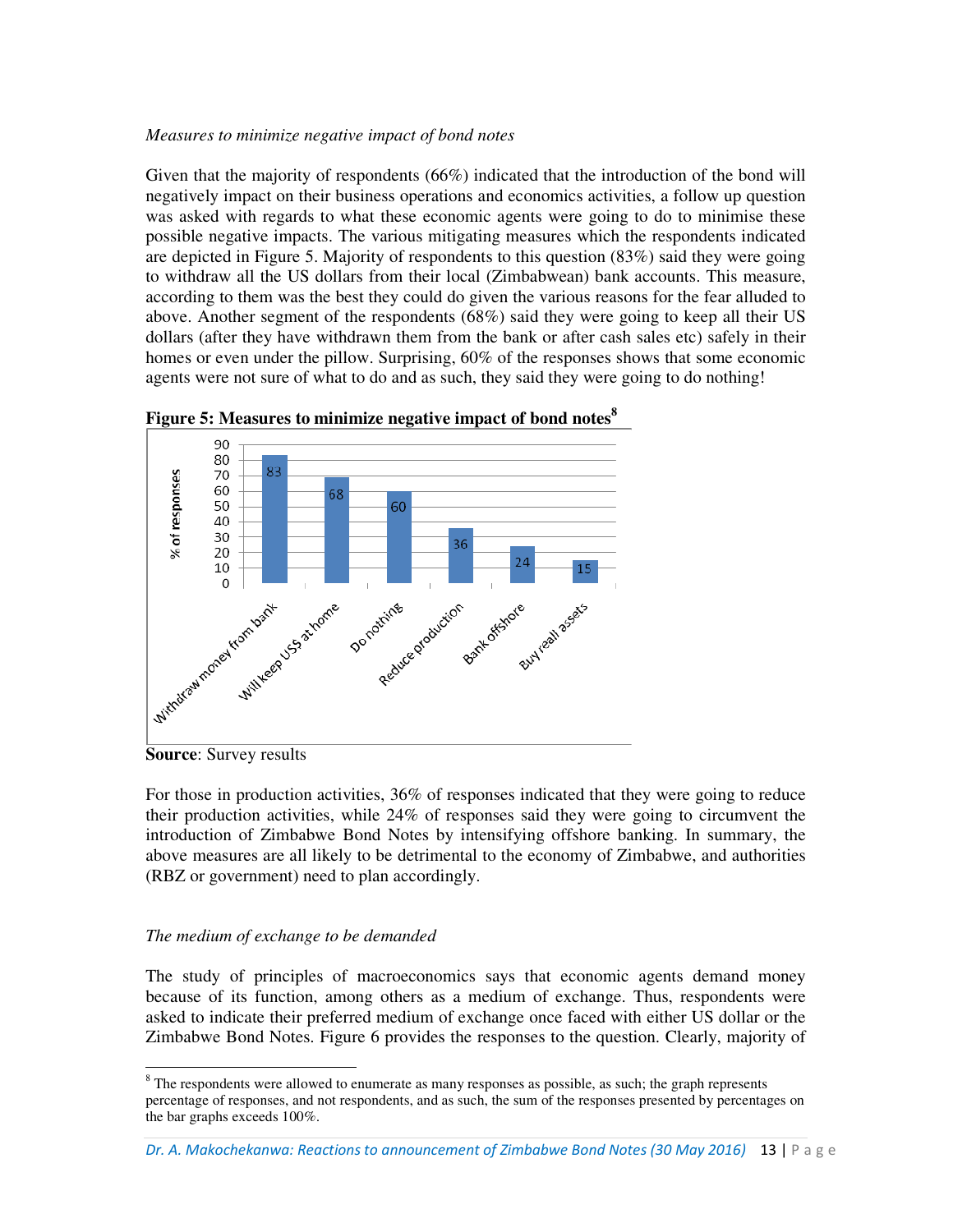respondents totalling 136 representing 94% of the sample said they will prefer and demand US dollars, while only two respondents (representing 1%) of the sample said they will demand the Bond Notes. A total of seven (representing 5% of respondents) said they will demand both US dollars and Bond Notes. Overall, the survey found that the majority of people in Zimbabwe will, if given a choice and not coerced, prefer and demand US dollars as their medium of exchange, and not the Bond Notes.



**Figure 6: The preferred medium of exchange to be demanded** 

#### *Reasons for choosing US dollars when compared to Bond Notes*

Surveyed economic agents were asked some of the major reasons for their preference of the US dollar as their medium of exchange when compared to Zimbabwe Bond Notes (once they are introduced) and Figure 7 provides some of the reasons.

There were three major reasons which were enumerated by respondents. First, majority of responses (94%) said they preferred US dollar simply because it is currently the major international currency used in any global transaction. This ability to use the US dollar to transact across virtually all countries was a unique feature and characteristic which is only peculiar to the American dollar when compared not only to Bond Notes but also to all currencies under the face of the sun as of May 2016. In contrast, the Zimbabwe Bond Note will only be used in Zimbabwe! The second major reason pointed by 89% of the response was that the US dollar was considered as the most stable currency in the sense that it does not change its value (appreciate or depreciate) significantly over time.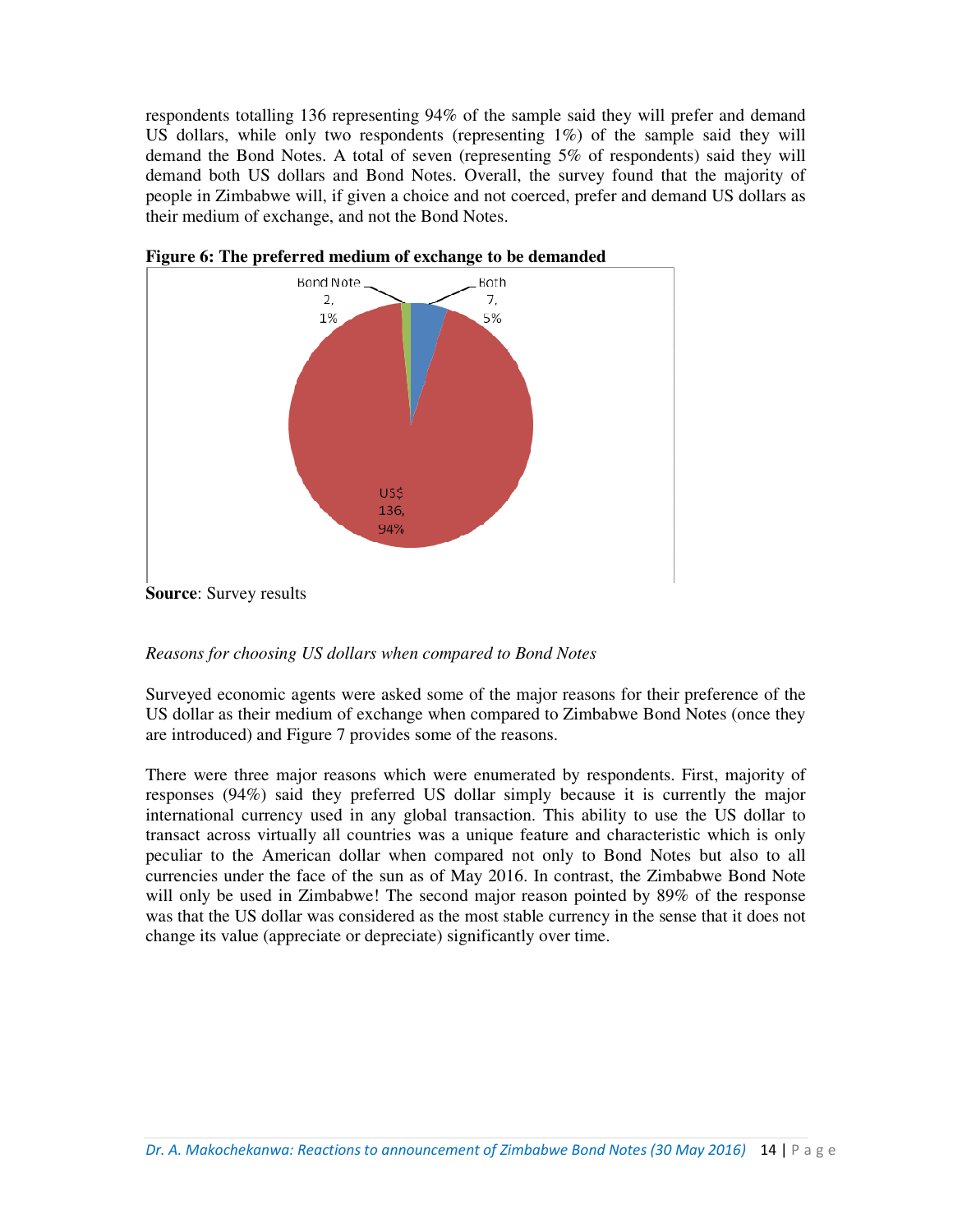

**Figure 7: Reasons for choosing US dollars instead of Bond Notes**<sup>9</sup>

Respondents were asked whether they were going to continue keeping their US dollars in their respective Zimbabwe local bank accounts. Figure 8 shows that majority of respondents, 94 out of the sample 145 (or 65%) said no to the question, while 34% said yes to the question. Overall, this result indicates that the introduction of Bond Note will negatively affect banking culture of Zimbabweans as majority of them will not be banking their US dollars in any formal bank within Zimbabwe.



**Figure 8: Will you continue keeping your US dollars in local banks?** 

**Source**: Survey results

*Extent to which economic agents will continue keeping US dollars in local banks* 

 $\overline{a}$ <sup>9</sup> The respondents were allowed to enumerate as many responses as possible, as such; the graph represents percentage of responses, and not respondents, and as such, the sum of the responses presented by percentages on the bar graphs exceeds 100%.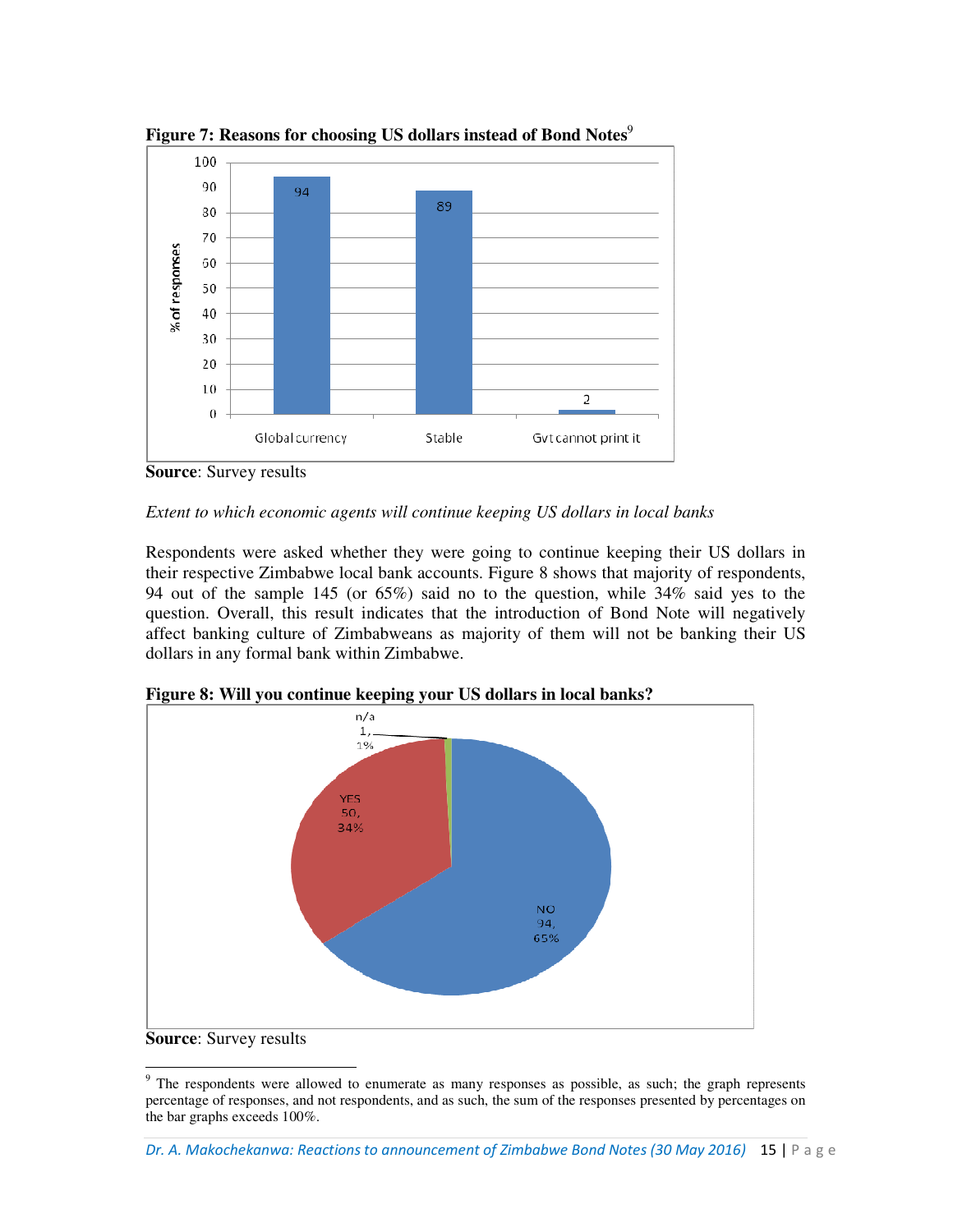#### *What economic agents will do with their US dollars which are not banked?*

With the results from the above sub-section showing that the majority of respondents were not going to bank their US dollars for safe keeping or speculative purpose in formal local banks, a follow up question was asked as to what they will do with their US dollars or where they were going to keep them once the money is in their local bank accounts or once they have received cash from the various sources. From Figure 9, 95% of the responses said they will keep the money safely at their homes while 83% o responses said once the US dollars are deposited into their account, whether as salaries, exports receipts etc, they will immediately withdraw the money from the bank. Some respondents said they will safely keep the US dollars by converting them into assets while other said they will bank the US dollars in their foreign currency accounts (FCAs) outside Zimbabwe. The overall picture is that, Zimbabwe Bond Notes (the bad money) will chase away the US dollar (the good money) from the formal banking system in Zimbabwe.





**Source**: Survey results

 $\overline{a}$ 

#### *Possible advantages and disadvantages of Bond Notes to economic activities*

Table 1 shows the various responses from the interviewed stakeholders with regards to the potential advantages and disadvantages of Zimbabwe Bond Notes on business operations and economic activities in Zimbabwe. Out of a total of the 145 sample, 82 respondents managed to answer the question and enumerated a number of possible advantages. Majority of the respondents (91% of the 82 economic agents who answered the question) said that Bond Notes will ease the current cash shortages which the country has experienced since April 2016. On the other hand, 20% of the respondents said the Bond Notes will have the

 $10$  The respondents were allowed to enumerate as many responses as possible, as such; the graph represents percentage of responses, and not respondents, and as such, the sum of the responses presented by percentages on the bar graphs exceeds 100%.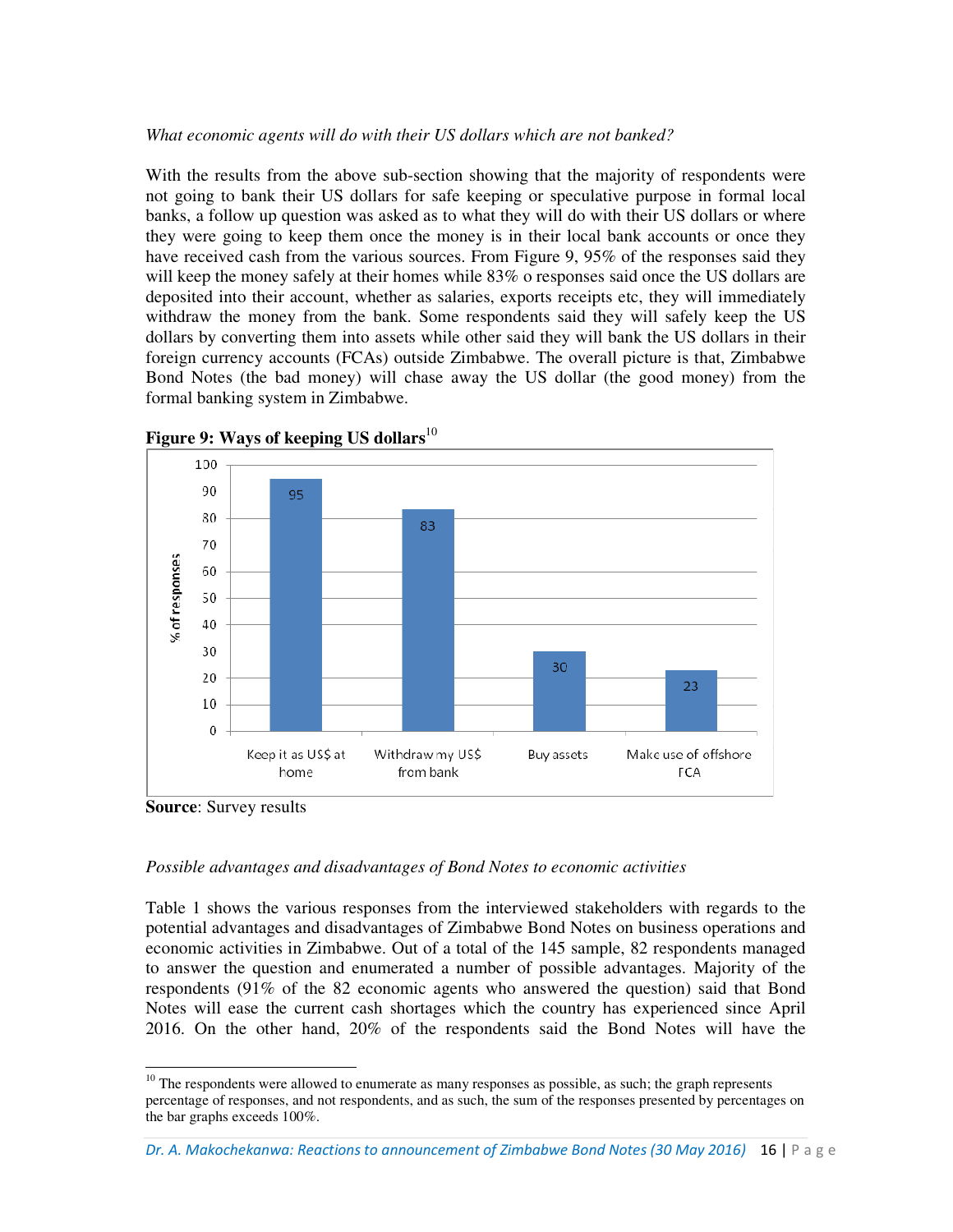advantage of that they will improve business transactions, while 4% said the Notes cannot be externalized.

|                           |      | $\mathcal{O}_{\mathcal{O}}$<br>of |                                   |      | $\mathcal{O}'$ |
|---------------------------|------|-----------------------------------|-----------------------------------|------|----------------|
| <b>Advantages</b>         | Freq | respondents                       | <b>Disadvantages</b>              | Freq | respondents    |
|                           |      |                                   | <b>Not</b>                        |      |                |
| Eases cash shortages      | 75   | 91                                | convertible/international         | 75   | 57             |
| Gvt can print own money   |      |                                   | Discourage investors              | 16   | 12             |
| Encourages use of plastic |      |                                   |                                   |      |                |
| money                     |      |                                   | Discourages imports               | 45   | 34             |
|                           |      |                                   | confidence<br><b>Erodes</b><br>in |      |                |
| Cannot be externalized    | 3    | $\overline{4}$                    | financial system                  | 25   | 19             |
| Improve bus' transactions | 16   | 20                                | Inflation                         | 37   | 28             |
|                           |      |                                   | Promotes black market             | 21   | 16             |
| <b>Total</b>              | 82   | 100                               | <b>Total</b>                      | 132  | 100            |

**Table 1: Advantages and disadvantages of Bond Notes to economic activities** 

**Source**: Survey results

**Key**: Freq=frequency; Gvt = government; bus'=business

On the disadvantages side, 132 out of the 145 sample respondents answered the question. 57% of interviewees from this group said that the major disadvantage of Zimbabwe Bond Note is that it will not be convertible and as such it will not be of use when it comes to international transactions. Related to the inconvertibility of the Bond Note, 34% of respondents said the other disadvantage will be that the Note will not be used for importation. This to them, becomes a major huddle given that Zimbabwe heavily depends on imports to satisfy the local demand for a plethora of both goods (e.g., fuel, medicine, machinery etc) and services (e.g., electricity). One of the fears which gripped some economic agents following the announcement of the coming of the Bond Notes was that the Reserve Bank of Zimbabwe (RBZ) (or government) is likely to start printing money. This envisioned printing of money was in turn construed by 28% of respondents to unavoidably result in inflation within the economy, and hence a serious disadvantage. The other disadvantages include banking sector confidence erosion and discouragement of investment in Zimbabwe by both domestic and foreign investors.

# *Potential impact of bond notes introduction on economic variables*

Respondents were asked to indicate their views with regards to the potential impact of the introduction o Zimbabwe Bond Notes on five economic variables and/or activities namely (i) exports, (ii) manufacturing activities, (iii) inflation), (iv) investment, and (v) bank deposits. Table 2 provides the views of the respondents. Majority of respondents (73%) indicated that the introduction of Bond Notes will have a negative impact on exports results in decline in exportation; while 81% of interviewed economic agents said the same Bond Notes will cause manufacturing activities decline. Most economic agents (87% of the sample) foresee a decline in investment activities following the introduction of the Bond Notes while an equally high number of respondents (80%) envision a decline in deposit banking activities due to the same Bond Note introduction. With regards to inflation, 86% of respondents forecast an increase in inflation as a result of Bond Notes introduction.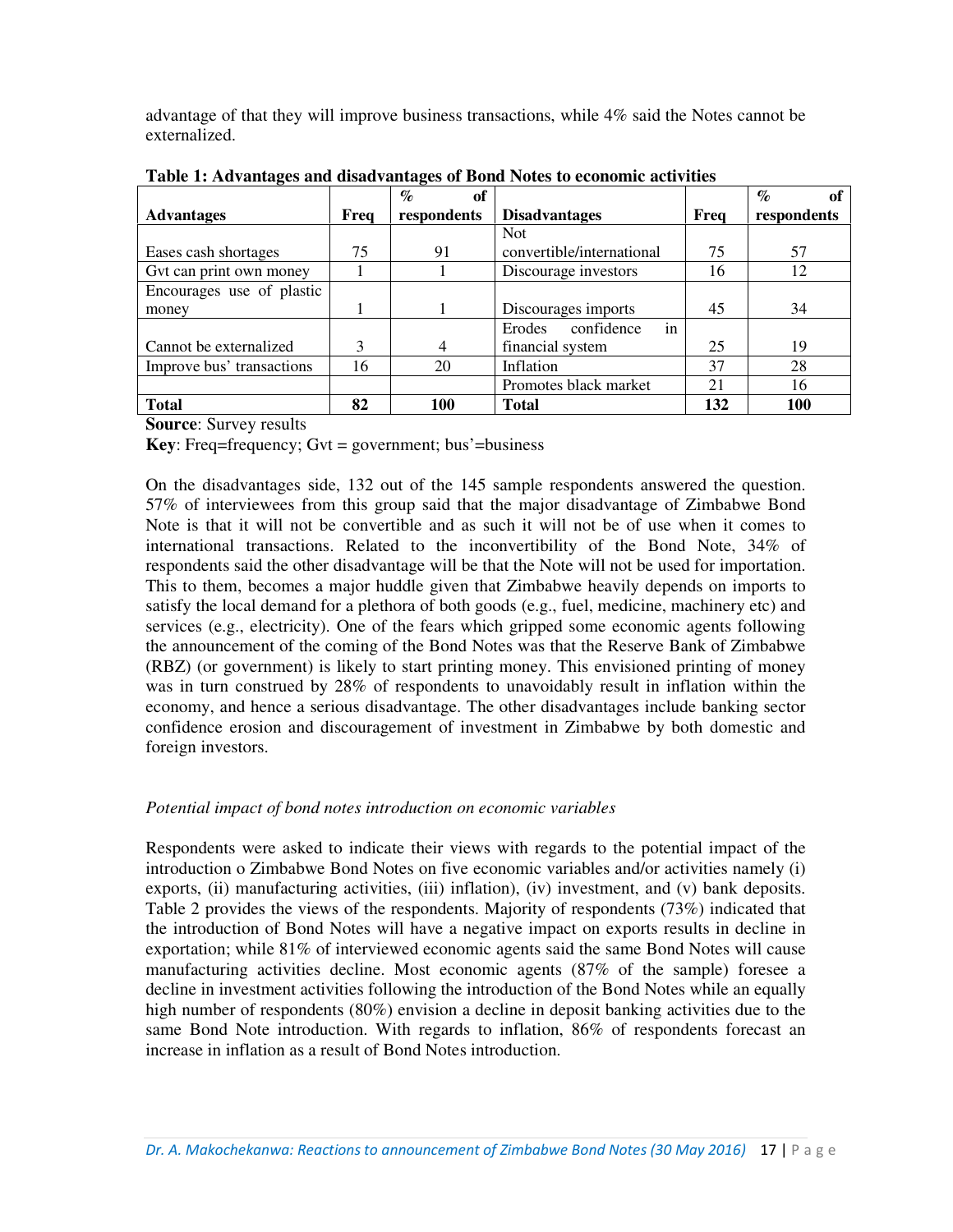|              |                |                      |                  |                   | <b>Banking</b> |
|--------------|----------------|----------------------|------------------|-------------------|----------------|
| Impact       | <b>Exports</b> | <b>Manufacturing</b> | <b>Inflation</b> | <b>Investment</b> | (Deposits)     |
| Decrease     | 73             | 81                   | 12               | 87                | 80             |
| Increase     | 24             |                      | 86               | 12                | 20             |
| No change    | 0.7            | 0.7                  | 2.2              | 0.0               | 0.0            |
| Don't know   | 0.7            | 0.7                  | 0.0              | 0.0               | $0.0\,$        |
| <b>NA</b>    | 0.7            | 0.7                  | 0.7              | 0.7               | 0.7            |
| <b>Total</b> | 100            | 100                  | 100              | 100               | 100            |

**Table 2: Percentage responses on potential impact of Bond Notes on economic variables** 

**Source**: Survey results

The overall picture emerging from Table 2 is that the introduction of Zimbabwe Bond Notes will have a negative and severe impact on the economic activities of Zimbabwe as represented by declines in exports, manufacturing activities, investment and deposit banking, and an increase in inflation. These forecasted negative impacts require the relevant authorities, i.e., the government and/or Reserve Bank of Zimbabwe (RBZ) to reconsider this impending monetary policy measure.

# *Advice to the Reserve Bank of Zimbabwe (RBZ)/government on Zimbabwe Bond Notes*

Given that economic agents have a right to also contribute to national policies which affect their wellbeing; respondents were asked to provide advice to RBZ (or government) with regards to the announcement of the forthcoming Zimbabwe Bond Notes. Figure 10 provides the responses. Majority of respondents amounting to 135 out of the 145 interviewees (representing 93% of the sample) said that if the authorities are determined to continue and implement the policy contrary to the views by the general business community and ordinary Zimbabwean citizens, then the best they can do is to inject the US\$200 million into the economy as United States of America dollars (US\$). This route, according to the respondents will be the second best option as it wills easy the current cash shortages facing the country, though temporarily in the short run. The long run solution to the cash shortage will be determined by serious resumption of production and manufacturing activities, and accompanying increase in exports.





#### **Source**: Survey results

*Dr. A. Makochekanwa: Reactions to announcement of Zimbabwe Bond Notes (30 May 2016)* 18 | P a g e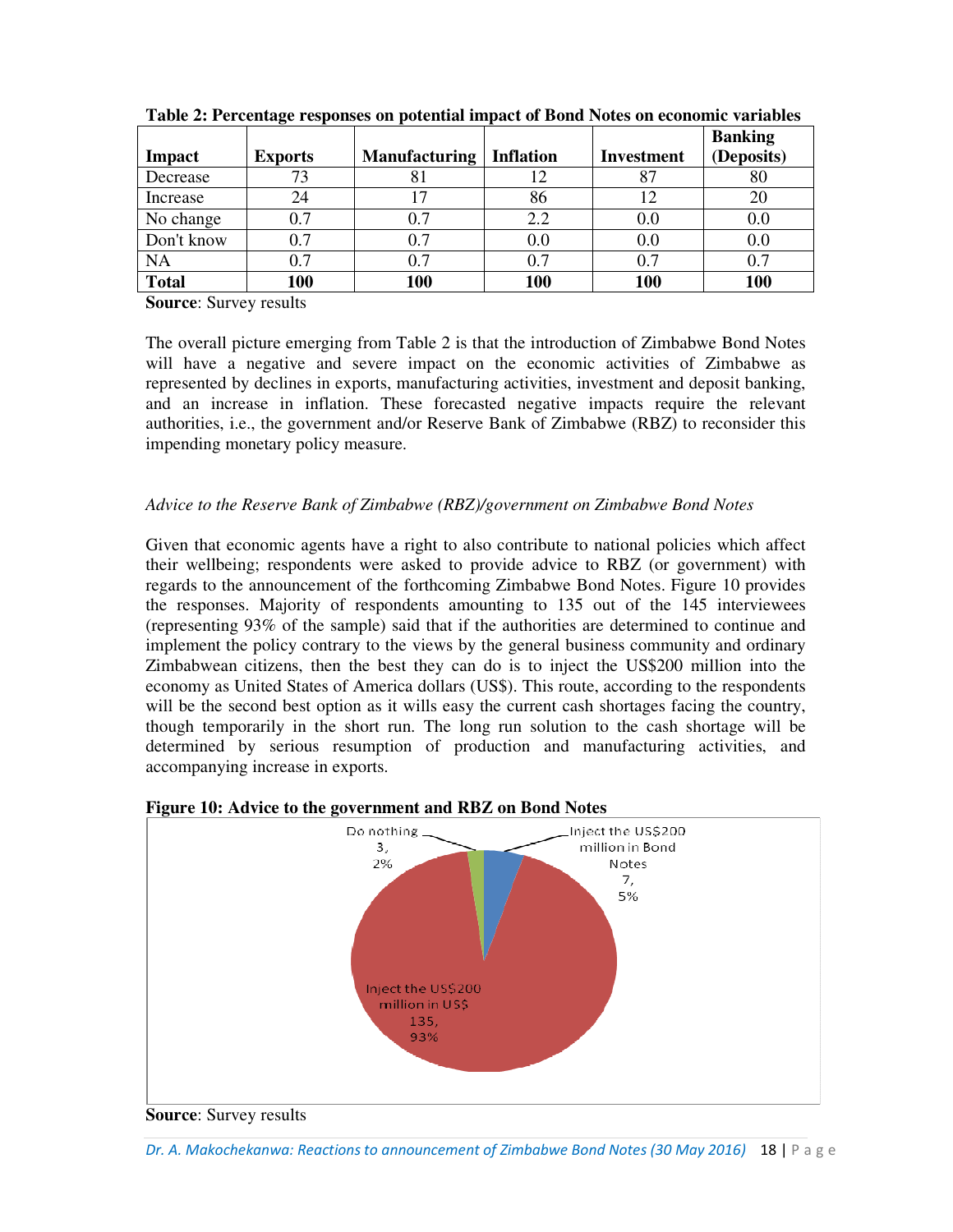Seven respondents (representing 5% of the sample) said that the RBZ/government should introduce the US\$200 million in Bond Notes; three respondents (2%) advised the RBZ/government to do nothing, that is, maintain the status quo! In summary, the clear advice for the RBZ/government from the stakeholders interviewed is that the best option the authorities can do is to inject the US\$200 million into the economy as United States of America dollars (US\$).

#### **Conclusions and policy recommendations**

## **Conclusions**

The study analysed the reactions and perceptions of Zimbabwean economic agents following the announcement of the impending introduction Zimbabwe Bond Notes. The analysis was done through primary data collection in which a structured questionnaire was administered to 145 economic agents within the first seven days after the announcement. According to the survey, 28% (41 out of 145) of the respondents were small to medium enterprises (SMEs), while individual consumers, and service providers were the two economic agent groups with the second highest respondents where each had a frequency of 37 respondents accounting for 26% (each) of the total sample. Respondents from informal business were 15 and accounted for 10% of the total surveyed sample. The following are the major findings:

- **i.** Majority of the surveyed Zimbabwean economic agents, totalling 109 representing 75% of the sample, said they were frightened by the announcement.
- **ii.** The Major reasons for the fear and panic of Zimbabwe Bond Notes introduction includes the perception that there will be: (i) acute shortage of the US dollar (more cash crisis), (ii) shortages of basic commodities, (iii) the coming back of Zimbabwean dollar through the back door, (iv) growth of black (parallel) market for foreign currency, (vi) money printing by RBZ/government, (vii) inflation, (viii) bank run, (ix) raiding of company (individual) accounts by RBZ/government, and (x) shunning of Zimbabwe by foreign investors, among others.
- **iii.** A total of 95 respondents (which accounted for 66% of the total sample) indicated that the introduction of Zimbabwe Bond Notes will negatively impact on their business operations and/or economic activities.
- **iv.** To minimise the possible negative impacts of Zimbabwe Bond Notes on their economic activities, economic agents were going to (i) withdraw all the US dollars from their local (Zimbabwean) bank accounts, (ii) keep all their US dollars (after they have withdrawn them from the bank or after cash sales etc) safely in their homes or even under the pillow and (iii) do nothing!
- **v.** Given free choice and without any coercion to choose between US dollars and Zimbabwe Bond Notes as the medium of exchange, majority of respondents totalling 136 and representing 94% of the sample said they will prefer and demand US dollars, while only two respondents (representing 1% of the sample) said they will demand the Bond Notes. A total of seven (representing 5% of respondents) said they will demand both US dollars and Bond Notes.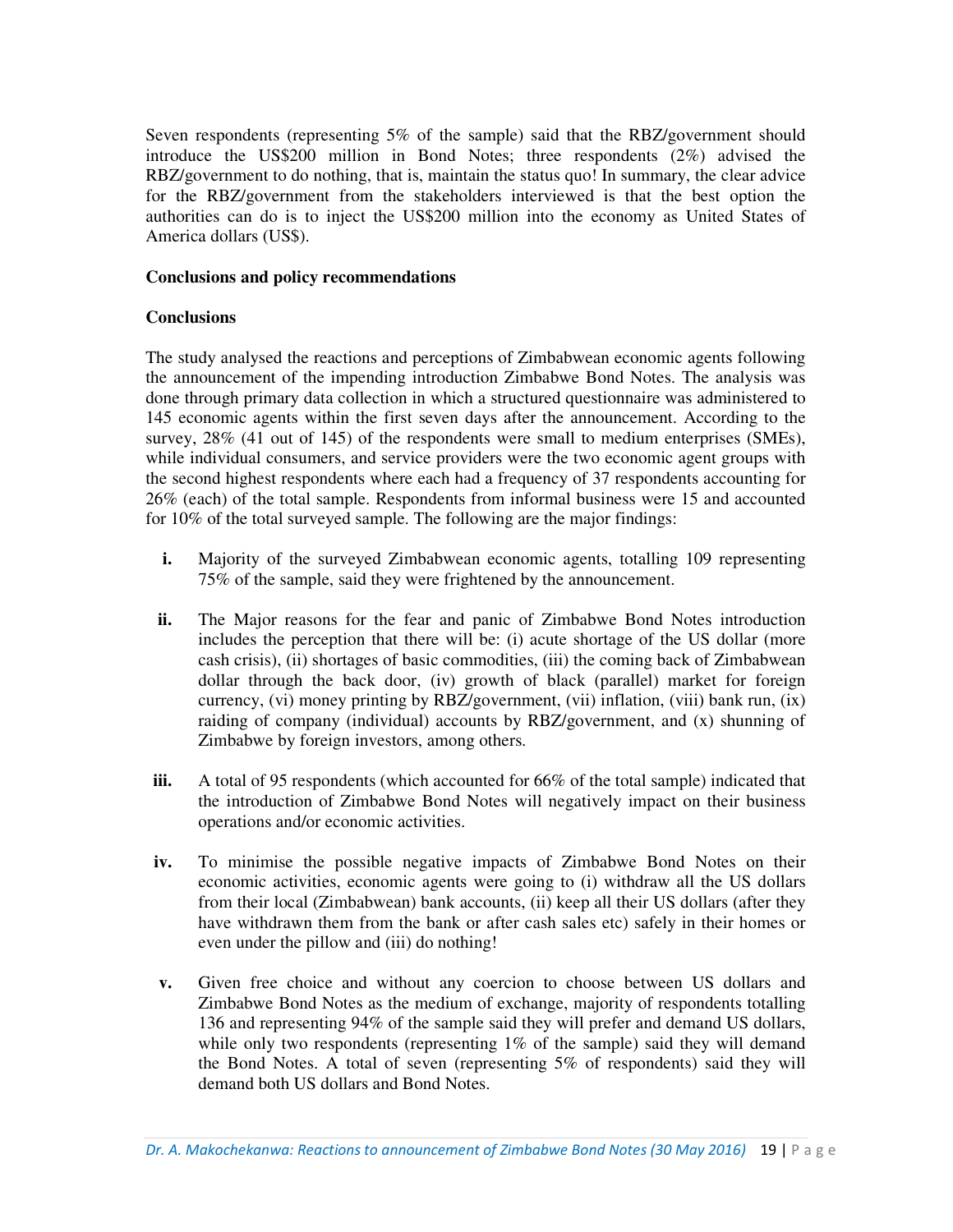- **vi.** There were three major reasons which were enumerated by respondents for their preference of US dollars over Zimbabwe Bond Notes. The respondents said that the US dollar is: (i) the major international currency used in any global transaction, (ii) stable and one can budget even for the long term.
- **vii.** 94 out of the sample 145 (or 65%) said they were not going to continue keeping the US dollar in local banks, while 34% said they will continue banking in local banks.
- **viii.** The respondents who said they were not going to keep their money in local banks, they said they will (i) immediately withdraw the money from the bank, (ii) keep the money safely at their homes, (iii) buy real assets like houses (iv) bank the US dollars in their foreign currency accounts (FCAs) outside Zimbabwe.
- **ix.** The major advantages of the introduction Zimbabwe Bond Notes into the economy includes (i) easing of case shortages, (ii) RBZ/government can print own money, (iii) encourages use of plastic money, (iv) cannot be externalized and (v) easing business transactions.
- **x.** The major disadvantages of introducing Zimbabwe Bond Notes into the economy includes the perception that they will (i) not be convertible, (ii) discourage imports, (iii) discourage investments, (iv) be inflationary, (v) erode confidence in the financial system, (vi) promote black (parallel) market in foreign currency.
- **xi.** The introduction of Zimbabwe Bond Notes will have a negative and severe impact on the economic activities of Zimbabwe as represented by predicted declines in exports, manufacturing activities, investment and deposit banking; and an increase in inflation.
- **xii.** Majority of respondents amounting to 135 out of the 145 interviewees (representing 93% of the sample) said that if the authorities are determined to continue and implement this policy contrary to the views by the general business community and ordinary Zimbabwean citizens, then the best they can do is to inject the US\$200 million into the economy as United States of America dollars (US\$).

#### **Policy recommendations**

Taking into account the major findings summarized above, the Reserve Bank of Zimbabwe (RBZ)/government should inject the US\$200 million into the economy as United States of America dollars (US\$), and avoid injecting the money as Zimbabwe Bond Notes. Injecting the US\$200 million into the economy as United States of America dollars (US\$), according to the respondents will be the second best option as it will easy the current cash shortages facing the country, though temporarily in the short run. The long run solution to the cash shortage will be determined by serious resumption of production and manufacturing activities, and accompanying exports.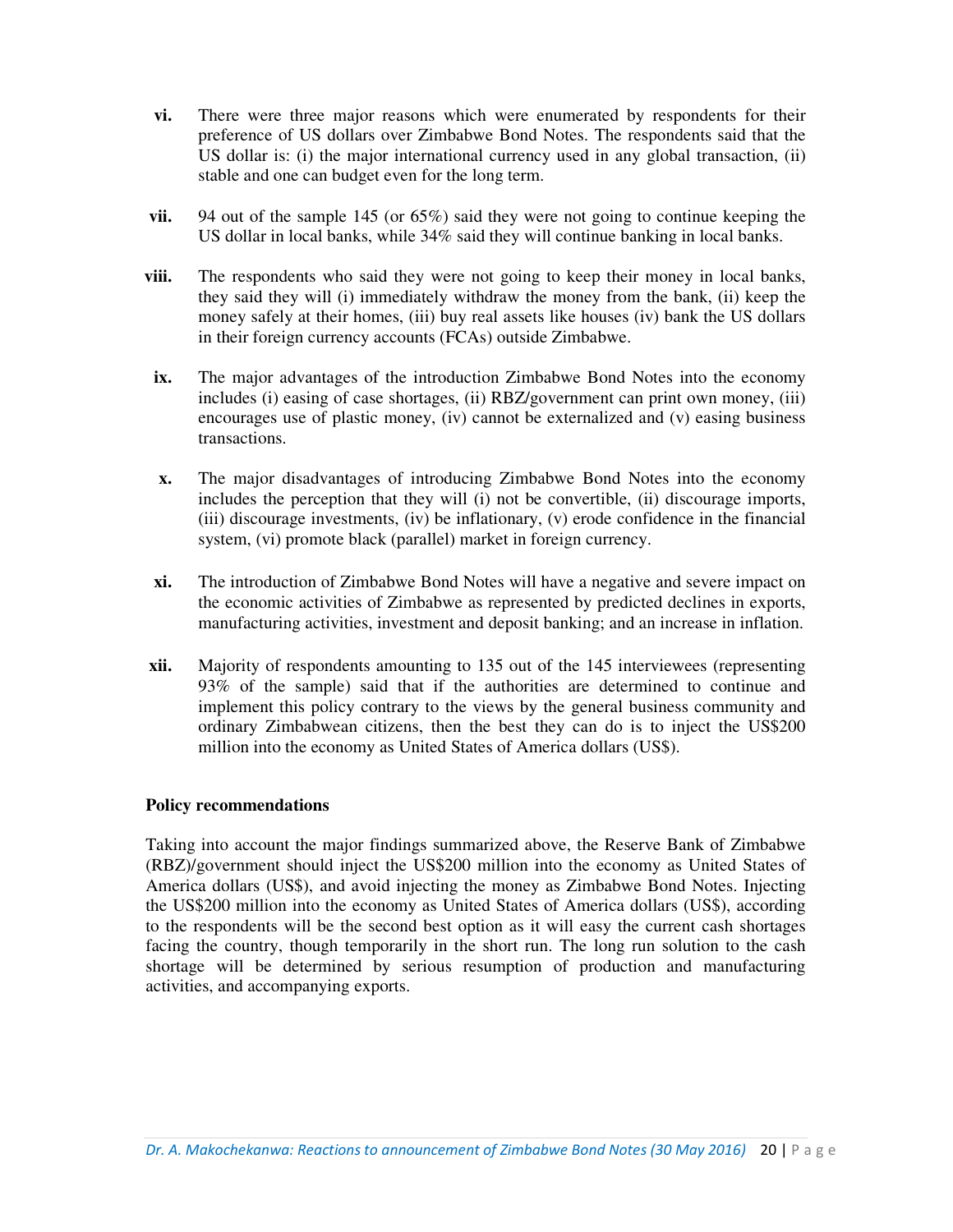## **References**

Baumol, W. J. (1952). "The Transactions Demand for Cash: An Inventory Theoretic Approach", *Quarterly Journal of Economics,* 66 (4): 545–556.

Brulliard, K. (2008) *Zimbabwe turns to the Greenback*, Washington Post.

Cagan. P. (1956). "The Monetary Dynamics of Hyperinflation" in Friedman M (ed) *Studies in the Quantity Theory of Money*: University of Chicago Press.

Chagonda T. (2010). "Dollarization of the Zimbabwean Economy: Cure or curse? The case of the Teaching and Banking Sectors", Post-Doctoral Fellow, Department of Sociology, University of Johannesburg.

Fisher, I. (1911). "Recent Changes in Price Levels and their Causes", *Bull. Amer. Econ. Assoc*.,Fourth Series, 2 (1): 36-45.

Hanke, S.H. (2008). "*Hyperinflation: Mugabe versus Milosevic"*, Globe Asia

Hanke, S.H. (2008). "*Zimbabwe: Hyperinflation to growth",* New Zanj publishing house.

Herzimbabwe. (2014). "What you need to know about the new bond coins". Available from http://herzimbabwe.co.zw/2014/12/what-you-need-to-know-about-the-new-bond-coins/,

Keynes, J. M. (1992). "*The General Theory of Employment, Interest and Money",* London: Macmillan.

Makochekanwa, A., Chimhete. P (Forthcoming), "*The efficacy of bond coins in averting problems of change and pricing system brought by dollarization"*, in Makochekanwa, A., Manyeruke, C. (Forthcoming), The Impact of Dollarization on Zimbabwe, University of Zimbabwe Publications, Harare, Zimbabwe.

Milton Friedman, (1992). "*A program for monetary stability",* New York: Fordham University Press, 1992.

MirHosseini S.V., Rad R.Z. (2011). "Deleting zeros from national currency: Investigation and analysis of removing zeros from Iran's national currency", *International Journal of Economics and Management Sciences*, 1(1).p. 20-24.

Munoz, S. (2006). "Suppressed inflation and money demand in Zimbabwe", Working Paper WP/06/15, International Monetary Fund.

Nyawata, O. (2001). "The Demand for Money in Zimbabwe," unpublished, Washington, International Monetary Fund.

Reserve Bank of Zimbabwe  $(11<sup>th</sup>$  May 2016). "Exchange control circular to authorized dealers and public". Reserve Bank of Zimbabwe, Harare, Zimbabwe.